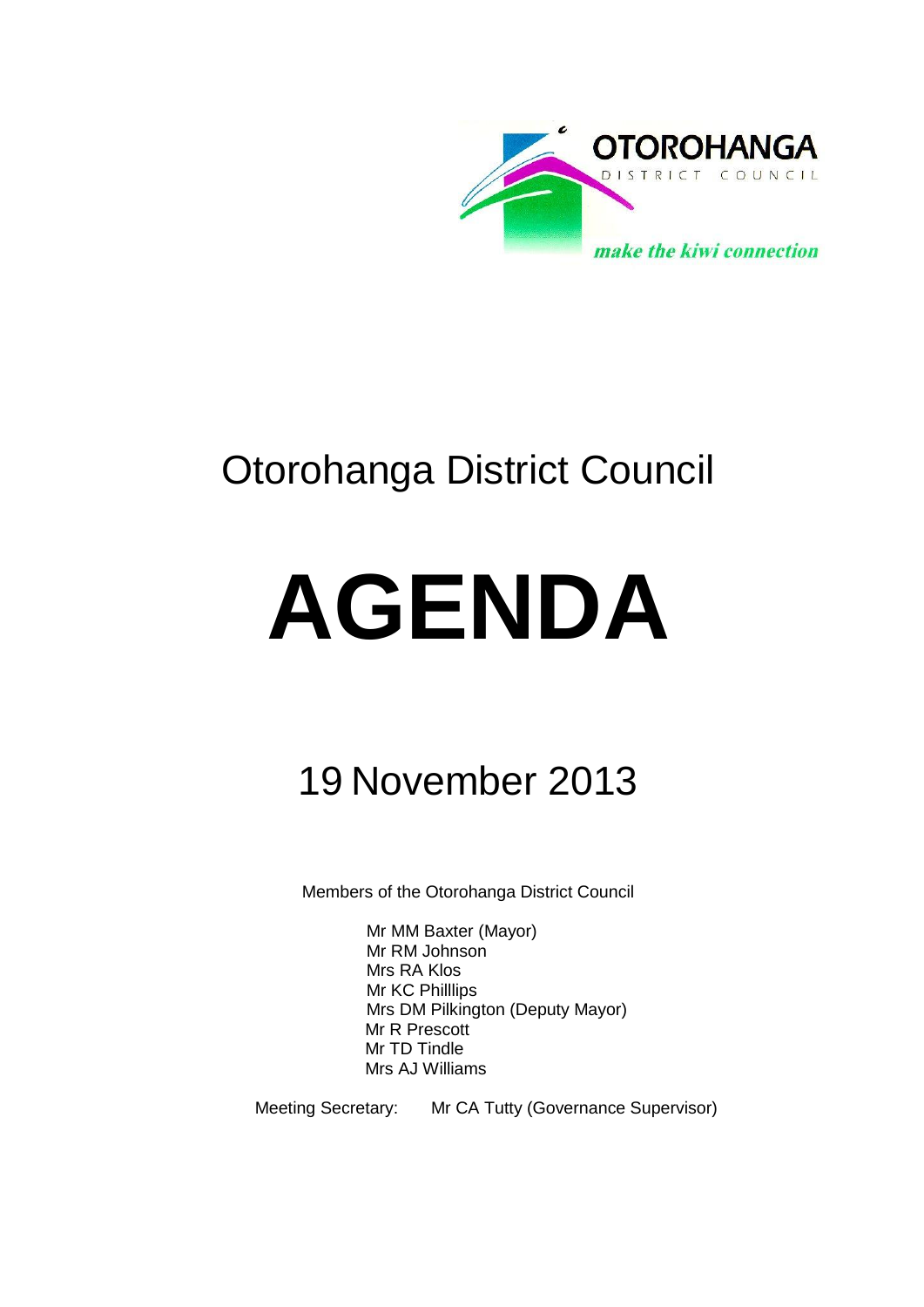### **OTOROHANGA DISTRICT COUNCIL**

19 November 2013

Notice is hereby given that an ordinary meeting of the Otorohanga District Council will be held in the Council Chambers, Maniapoto St, Otorohanga on Tuesday 19 November 2013 commencing at 9.00am.

11 November 2013

#### **DC Clibbery CHIEF EXECUTIVE**

# **AGENDA**

# **VISITORS ATTENDING THE MEETING –**

10.00am Hamilton & Waikato Tourism

#### **ORDER OF BUSINESS:**

| <b>ITEM</b>           | <b>PRECIS</b>                                                                           | <b>PAGE</b>    |
|-----------------------|-----------------------------------------------------------------------------------------|----------------|
| <b>PRESENT</b>        |                                                                                         | 1              |
| IN ATTENDANCE         |                                                                                         | 1              |
| <b>APOLOGIES</b>      |                                                                                         | 1              |
| <b>OPENING PRAYER</b> |                                                                                         | 1              |
|                       | <b>ITEMS TO BE CONSIDERED IN GENERAL BUSINESS</b>                                       | 1              |
|                       | CONFIRMATION OF MINUTES - 29 OCTOBER 2013                                               | 1              |
| <b>REPORTS</b>        |                                                                                         | 1              |
| Item 14               | OTOROHANGA COMMUNITY BOARD MINUTES 31 OCTOBER 2013                                      | 1              |
| Item 15               | KAWHIA COMMUNITY BOARD MINUTES FOR 1 NOVEMBER 2013                                      | $\overline{2}$ |
| Item 16               | ROUTINE ENGINEERING REPORT FOR AUGUST TO OCTOBER 2013                                   | 3              |
| Item 17               | REVIEW OF STOCK MOVEMENT BYLAW                                                          | 9              |
| Item 18               | <b>HAMILTON &amp; WAIKATO TOURISM PRESENTATION</b>                                      | 18             |
| Item 19               | ELECTED MEMBERS REMUNERATION                                                            | 19             |
| Item 20               | DRAFT MANAGEMENT ACCOUNTS TO 30 SEPTEMBER 2013                                          | 27             |
| Item 21               | CONFIRMATION OF LIQUOR CONTROL BYLAW                                                    | 28             |
| Item 22               | APPLICATION FOR TEMPORARY ROAD CLOSURE - CELEBRATION OF<br><b>150 YEARS OF KIWIRAIL</b> | 30             |
| Item 23               | ODC MATTERS REFERRED FROM 29 OCTOBER 2013                                               | 32             |
| <b>GENERAL</b>        |                                                                                         | 32             |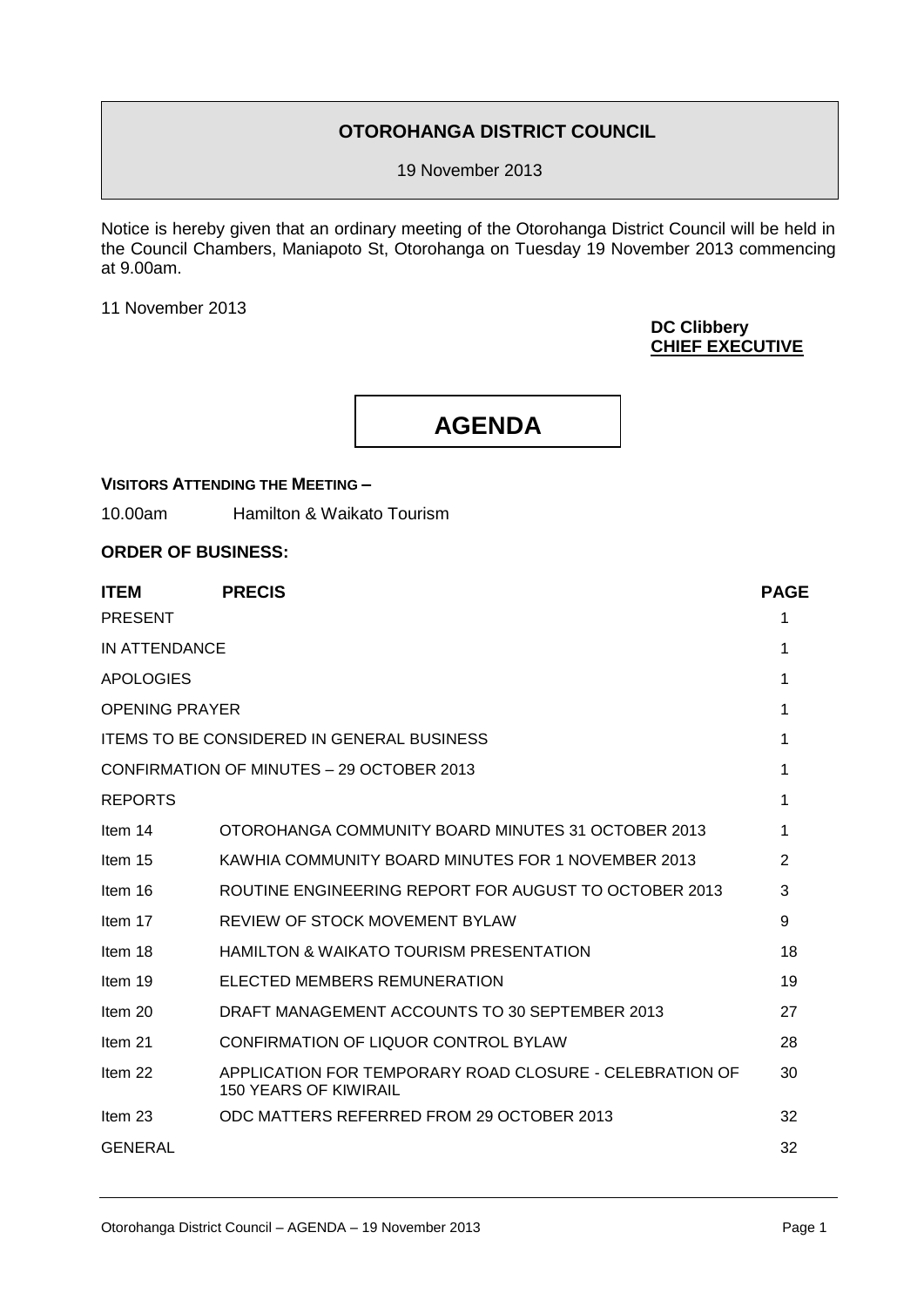#### **PRESENT**

**IN ATTENDANCE**

**APOLOGIES**

**OPENING PRAYER**

#### **ITEMS TO BE CONSIDERED IN GENERAL BUSINESS**

**CONFIRMATION OF MINUTES – 29 OCTOBER 2013**

**REPORTS**

**Item 14 OTOROHANGA COMMUNITY BOARD MINUTES 31 OCTOBER 2013 To: His Worship the Mayor and Councillors Otorohanga District Council From: Governance Supervisor**

**Date: 19 November 2013** 

#### **Executive Summary**

Minutes of the meeting of the Otorohanga Community Board held on 31 October 2013 as circulated.

#### **Staff Recommendation**

It is recommended that:

The minutes of the meeting of the Otorohanga Community Board held on 31 October 2013 be received.

**CA Tutty GOVERNANCE SUPERVISOR**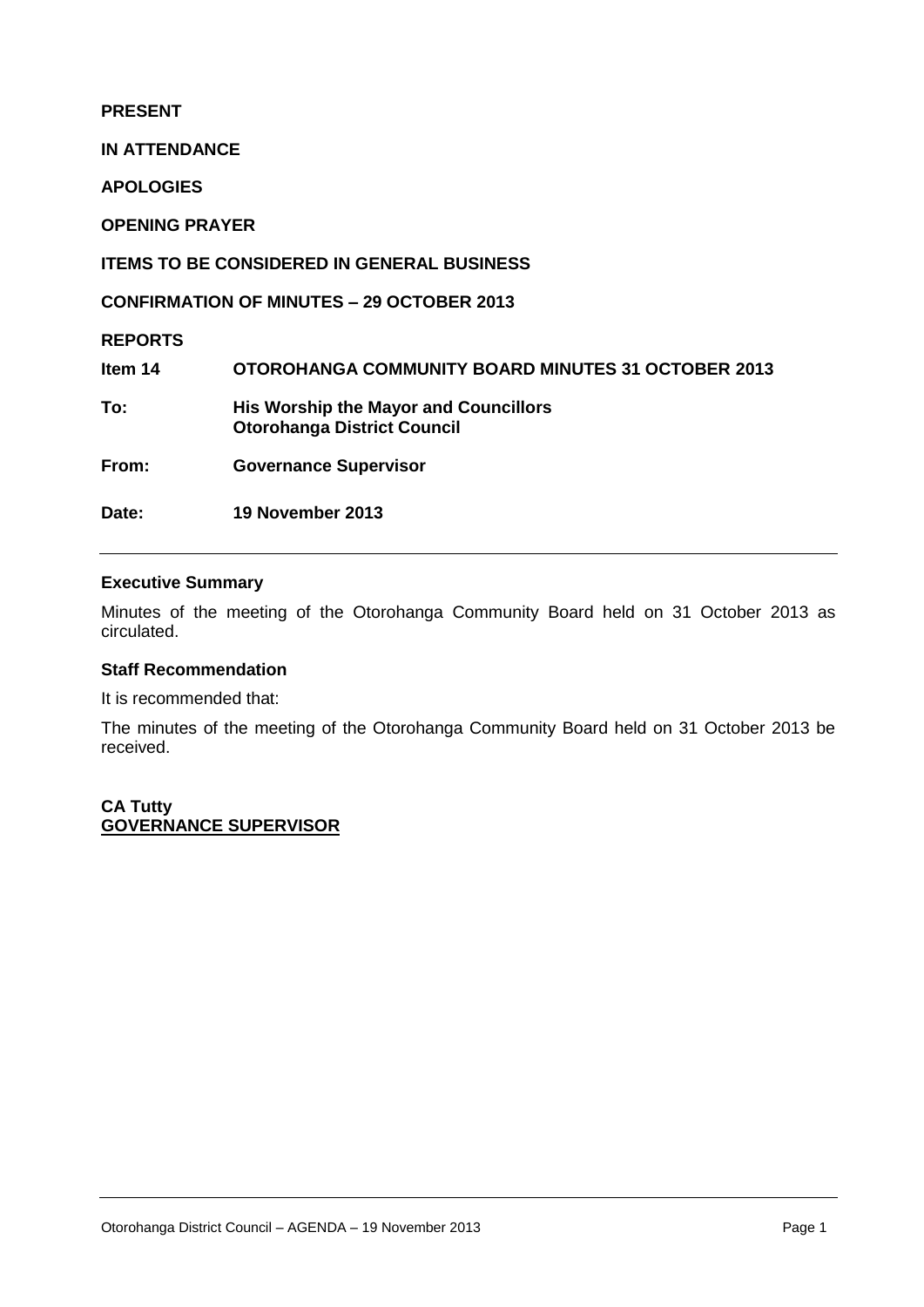**Item 15 KAWHIA COMMUNITY BOARD MINUTES FOR 1 NOVEMBER 2013 To: His Worship the Mayor and Councillors Otorohanga District Council From: Governance Supervisor Date: 19 November 2013**

#### **Executive Summary**

Minutes of the meeting of the Kawhia Community Board held on 1 November 2013 as circulated.

#### **Staff Recommendation**

It is recommended that:

The minutes of the meetings of the Kawhia Community Board held on 1 November 2013 be received.

#### **CA Tutty GOVERNANCE SUPERVISOR**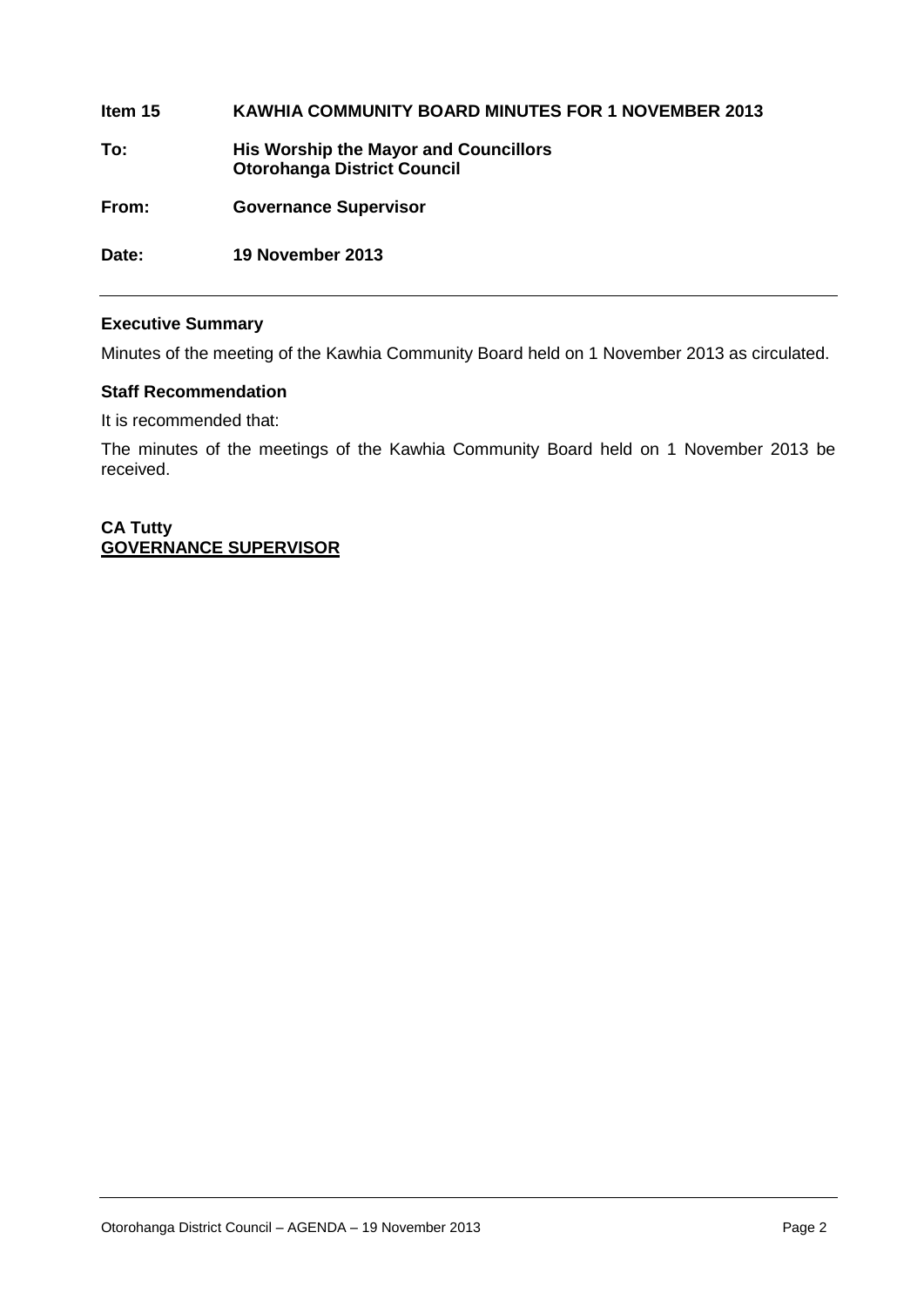#### **Item 16 ROUTINE ENGINEERING REPORT FOR AUGUST TO OCTOBER 2013**

**To: His Worship the Mayor and Councillors Otorohanga District Council**

**From: Engineering Manager**

**Date: 19 November 2013**

#### **Relevant Community Outcomes**

- The Otorohanga District is a safe place to live
- Ensure services and facilities meet the needs of the Community

#### **Executive Summary**

This is a routine report on engineering matters for the period August to October 2013.

#### **Staff Recommendation**

It is recommended that:

The report be received.

#### **Report Discussion**

The period covered by this report encompasses the late winter / early spring season during which there is limited construction activity.

#### **Section 1: Road Maintenance**

#### **Contract 963 Road Maintenance (Inframax Construction)**

Road side marker pegs and signage have again featured high on our list of tasks receiving a lot of attention. All of the roads with marker pegs on have improved and are now at, or very close to, the low volume roads standard. This in the past has proven very difficult to achieve. Large tractors are the main cause of damage to these pegs.

The culvert replacement program is on track with another schedule of earthenware pipes over three roads to be upgraded with new concrete pipes. Some of the pipes being replaced are in sections of road which are also programmed for reseal this season. Excavators will be carrying out other culvert and drainage work as they move along roads between culverts which are to be replaced.

Storm damage works from June were completed during August and into September, with another severe storm in September affecting Moerangi and Harbour roads. A resident from Moerangi reported that 120mm of rain fell in four hours, and this extremely intense rainfall caused the blockage of 36 culverts.

In several places rubble, small trees and detritus was washed down the hill side, through fences, over the top of fences in several places down and across the road. The result of this was that the road was blocked in several places, one of the farmers used a tractor to open the road for single lane access. Most of the hill section going up into Moerangi was badly scoured, with metal washed off the road.

This intense rainfall event also triggered movement of a large slip on Hauturu Road at route position 685. This slip is continuing to slowly move, with approximately 8,000 to 10,000 cubic metres of material apparently in motion. The slip is being monitored on a regular basis, with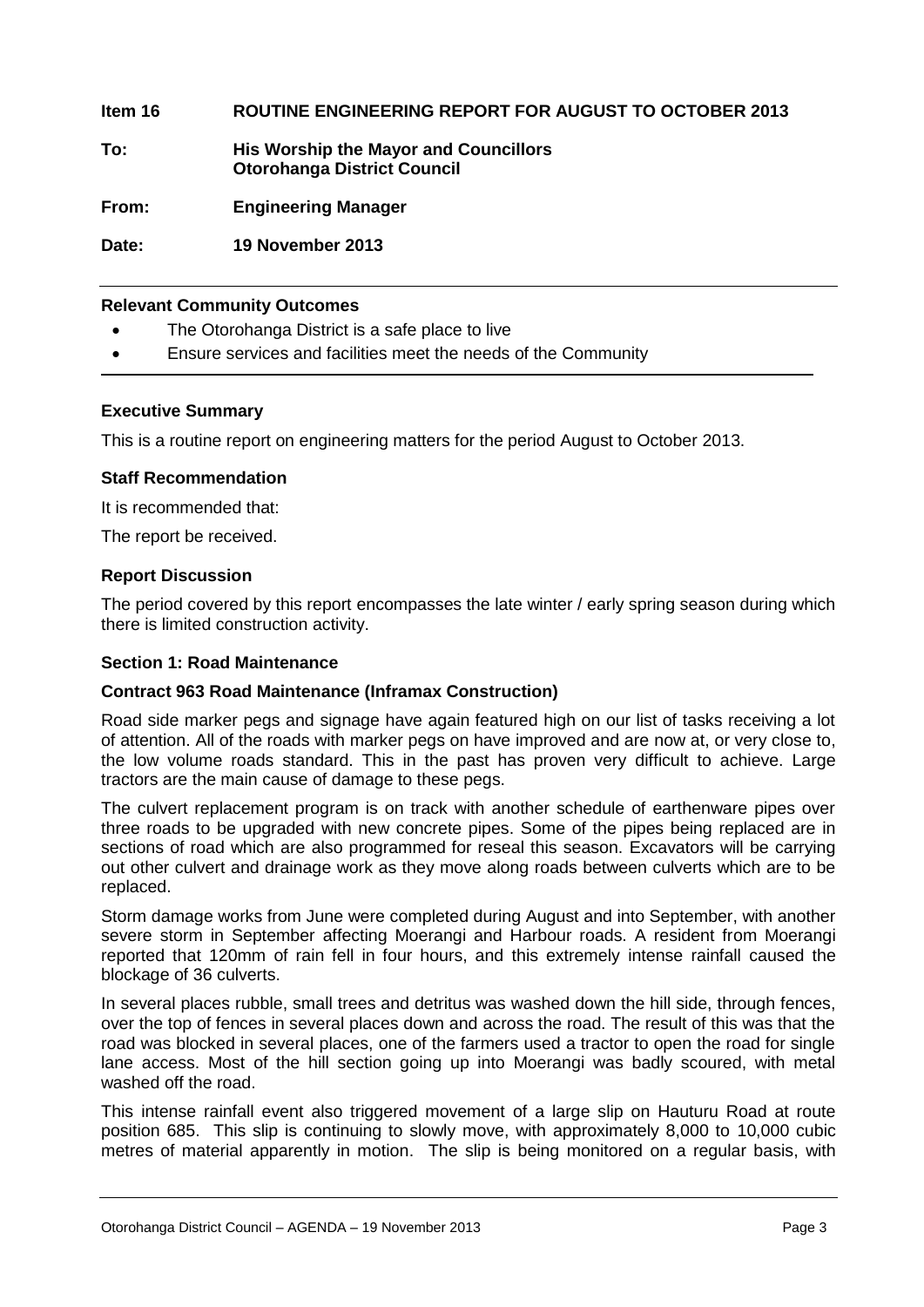material being removed from the road as necessary to keep it open. To date 150 truck loads of material have been removed.

There is a Urepa at the top of the hill within 2.5 meters of the slip face, and the stability of this site is at risk as the slip material continues to move. A letter has been sent to the Chairman of the Trust who own the land to make them aware of the problem, as there is nothing that Council can realistically do to stabilise the site at this time.

The first round of roadside mowing started in late September and was completed in the third week of October, with the second round to start on the  $8<sup>th</sup>$  of November. Two rounds of Tutsan spraying were completed in August and September. Spraying is conducted prior to mowing with a follow up spray being done as well. The spraying appears to be effective.

Planning for Yellow Bristle grass spraying has been completed and this will also be undertaken, if not already started, we will be generating a data base of locations for both of these weeds.

The annual stabilising and digout program for the sealed road network is well underway, this year we again have Gideon Contractors subcontracted to Inframax completing this program.

Sealed roads are in good condition at the present time, but will improve once the repair program is completed.

Unsealed roads are also in a good condition, apart from a few corrugations on steeper sections through corners. With the regular application of metal and grading these roads are performing better than they did through winters a few years ago.

#### **Contract 981 Pavement Marking (Road runner Markers)**

The annual remark of all sealed roads is due to be completed with a schedule of work having been sent to the Contractor.

#### **Contract 920 Street Lighting (The Lines Company)**

This Contract continues to run along smoothly with few problems, a new contract is due to be tendered in the new year.

#### **Contract 980 Bulk Metaling (Inframax Construction)**

Work for the current year in this contract has started with two roads being completed. This is an annual program that covers all unsealed roads through the district over a five year cycle.

#### **Contract 983 Footpath Maintenance ( Downer)**

Work on this Contract has been completed with a new contract is currently being prepared for tender.

#### **Contract 973 Area Wide Pavement Treatment**

This new contract will go to tender in second week of November, with seven sites over five roads to be treated. Honikiwi Road has two sites, Otewa Road two sites, and one site each on Ngaroma, Maihiihi and Waitomo Valley Roads. Turitea Road also has a site programmed but completion of this is dependent on tender prices and budgets.

#### **Contract 968 Mangawhio Bridge Cleaning and Painting**

This Contract has been tendered, but tender prices were substantially higher than anticipated, and staff suspected that lower prices might be obtained if the work was tendered on a revised basis, in particular a if a fully functional under-bridge access carriage was provided by Council, and there were lesser constraints on the scheduling of the works.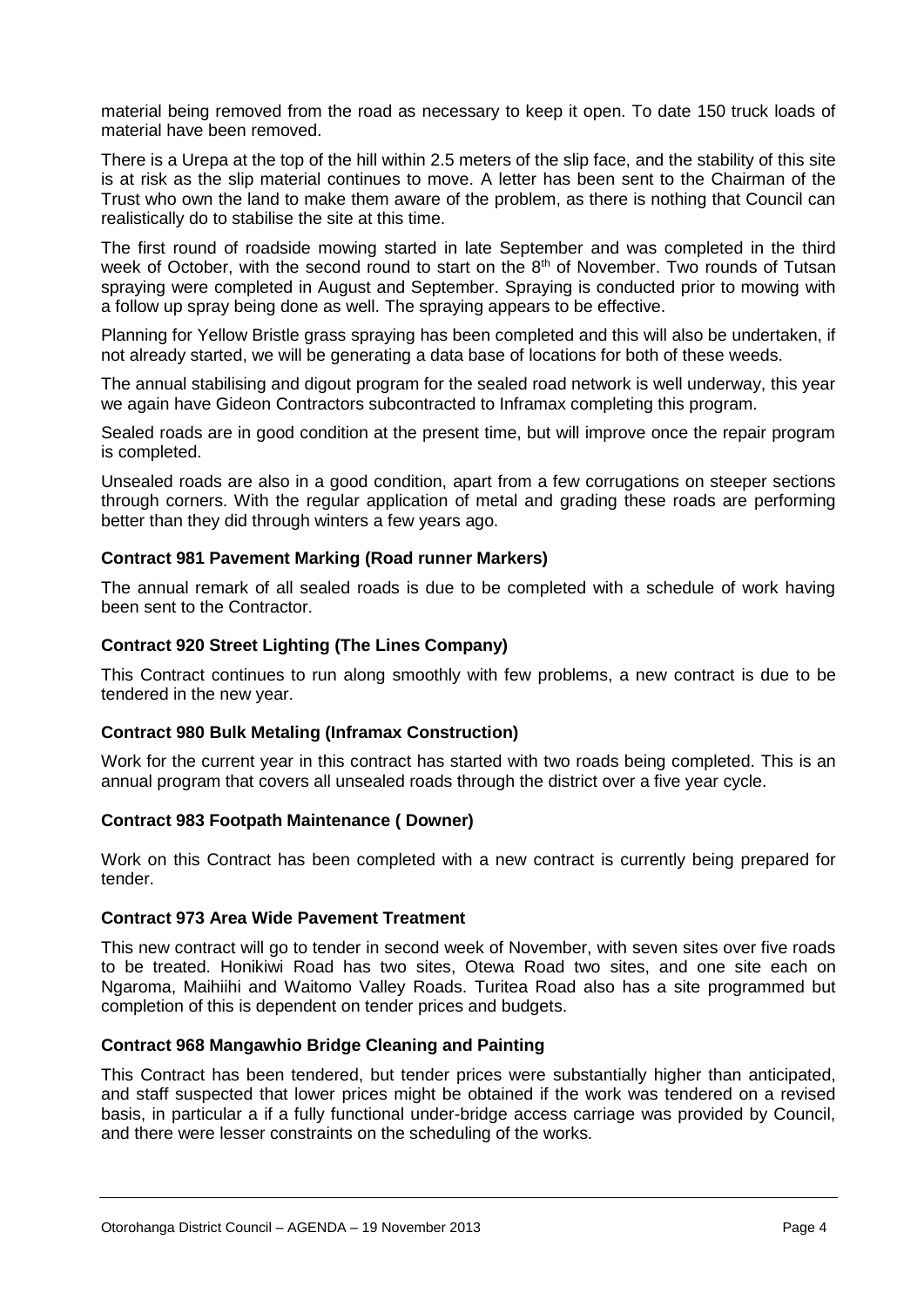The contract was therefore not awarded, and alternative options will be investigated with a view to re-tendering the work in 2014.

#### **Contract 987 Whittington Lane Truck Park (Higgins construction)**

The bulk of work in this Contract was completed in July, with fill to be placed and levelled behind the new kerb to complete.

#### **Contract 994 2 ND Coats and Reseals**

This contract was tendered as a joint contract between Otorohanga and Waitomo District Councils, with separable portions of the contract for each Council.

The Tenders received contained the following prices for the separable portion for this Council:

| Higgins Contractors Waikato | \$833,293                                                            |  |  |  |
|-----------------------------|----------------------------------------------------------------------|--|--|--|
| <b>HEB Construction Ltd</b> | \$862,657                                                            |  |  |  |
| Fulton Hogan Ltd            | \$920,259                                                            |  |  |  |
| Johnstone and Masters Ltd   | \$2,222,006 for both portions; individual portions not<br>identified |  |  |  |
| Ireland Roading             | \$1,052,944                                                          |  |  |  |
| J & J Walters               | \$1,289,430                                                          |  |  |  |

The Engineer's price estimate for this work (which was inclusive of a \$50,000 contingency that was not reflected in tendered prices) was \$908,178.

The tender of Higgins Contractors Waikato also has the lowest overall price for both portions, and hence the contract was awarded to this tender.

Pre-reseal repairs in preparation for for this Contract are well under way and should be completed by mid November, with sealing to start in early January.

The tendering process highlighted some of the challenges that exist in respect of joint tendering of contracts. This particular contract was considered to be a particularly straightforward one that was well suited to joint procurement, but nevertheless some issues did arise associated with differing approaches and imperfect communication between the two Councils.

It is difficult to judge what degree of cost saving was achieved through joint tendering, but it is suspected that in percentage terms it was modest, though the relatively high value of the contract translated this into a worthwhile dollar figure.

Whether joint tendering of other more complex or lower value contracts can be justified seems uncertain at this time.

#### **Section 2: Services Activities**

#### **Kawhia Water Supply**

Supply of water to Kawhia has been largely uneventful over the last four months with the only significant issue being cattle getting into the South Spring. The area immediately around the spring has been fenced off and the wider issue is currently being assessed prior to a solution being agreed with NZ Forestry Ltd.

Some challenges have arisen in respect of the project to upgrade the water treatment plant. The upgrade was intended to comprise the installation of extremely fine (1 micron) cartridge filters after the existing sand filter to further remove particulates prior to treatment with ultraviolet ('UV') light to kill protozoa.

Two practical trials of 1 micron filters have however proved unsuccessful, with much higher concentrations of fine particles than was expected, that resulted in the filters quickly becoming blinded off, which if implemented as an upgrade would require frequent renewal of filters that would make operation of the system very expensive.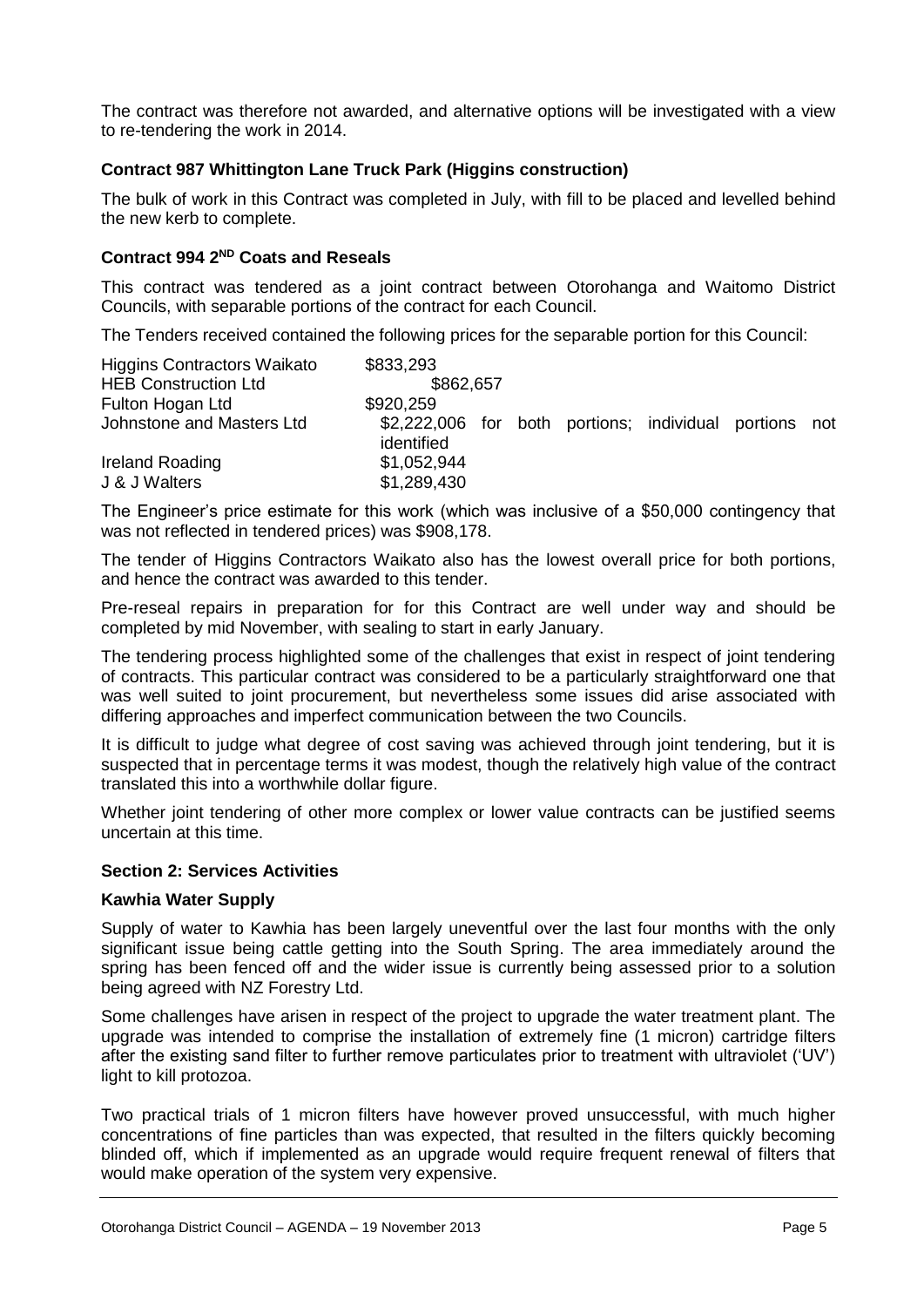Scheduling pressures in respect of the funding available from the Ministry of Health have however resulted in a decision to invite tenders on the upgrade as originally designed, with the intention of using this as a starting point from which further improvements, if required, can be added.

The sand in the existing sand filter is to be replaced later this month, and this may reduce the amount of particles been carried to the fine filter.

The main upgrading works are scheduled to take place in February 2014.

#### **Arohena Water Supply**

There have been no major issues with any of the Arohena scheme plants although extreme weather events caused minor disruption with intakes blocking and high turbidity readings. Maintenance work was completed on the track to the Kahorekau plant at a shared cost with the farm owner and faulty actuators on the Taupaki backwash system are currently awaiting parts for repair.

#### **Tihiroa Water Supply**

The Tihiroa water treatment plant sand filter has had some challenges due to poor design decisions on the roses draining the filter. This resulted in the backwash system gradually becoming less effective and hence the filter blocking up. The team worked hard to resolve this giving the sand a "caustic wash" and manually moving the sand around within the filter to waterblast the blocked roses. This was done with no disruption to the water supply. It is anticipated that the process will have to be completed again in approximately a years' time.

There was also a total failure of the one low lift intake pump due to age and this has been replaced, the second "old" pump is acceptable for standby service but will need replacing soon.

#### **Otorohanga and Waipa Water Supplies**

The plant has operated well with the only significant issue being caused by extreme weather resulting in very high turbidity at the intake and hence placing huge stress on the clarifiers and filters.

The final *Cryptosporidium/Giardia* test has taken place with the anticipated result (due next week) being satisfactory to meet the 3 Log credit value requirement and hence no plant upgrade will be required.

The clear well at the Otorohanga water plant has been cleaned out and the accumulated silt removed.

New Resource Consents to take water for the Otorohanga Supply (and associated activities) have been obtained from Waikato Regional Council. The conditions associated with these consents are, as is normally the case, somewhat stricter than what existed previously, with requirements for improved monitoring and reporting of water quantities, additional restrictions on water takes during periods of low river flow and a need for commitment to water conservation.

These requirements will naturally be accompanied by some (relatively minor) increase in operational cost.

#### **Flood Pump Stations**

All the flood pump stations performed as designed during the heavy rains as did the retention areas.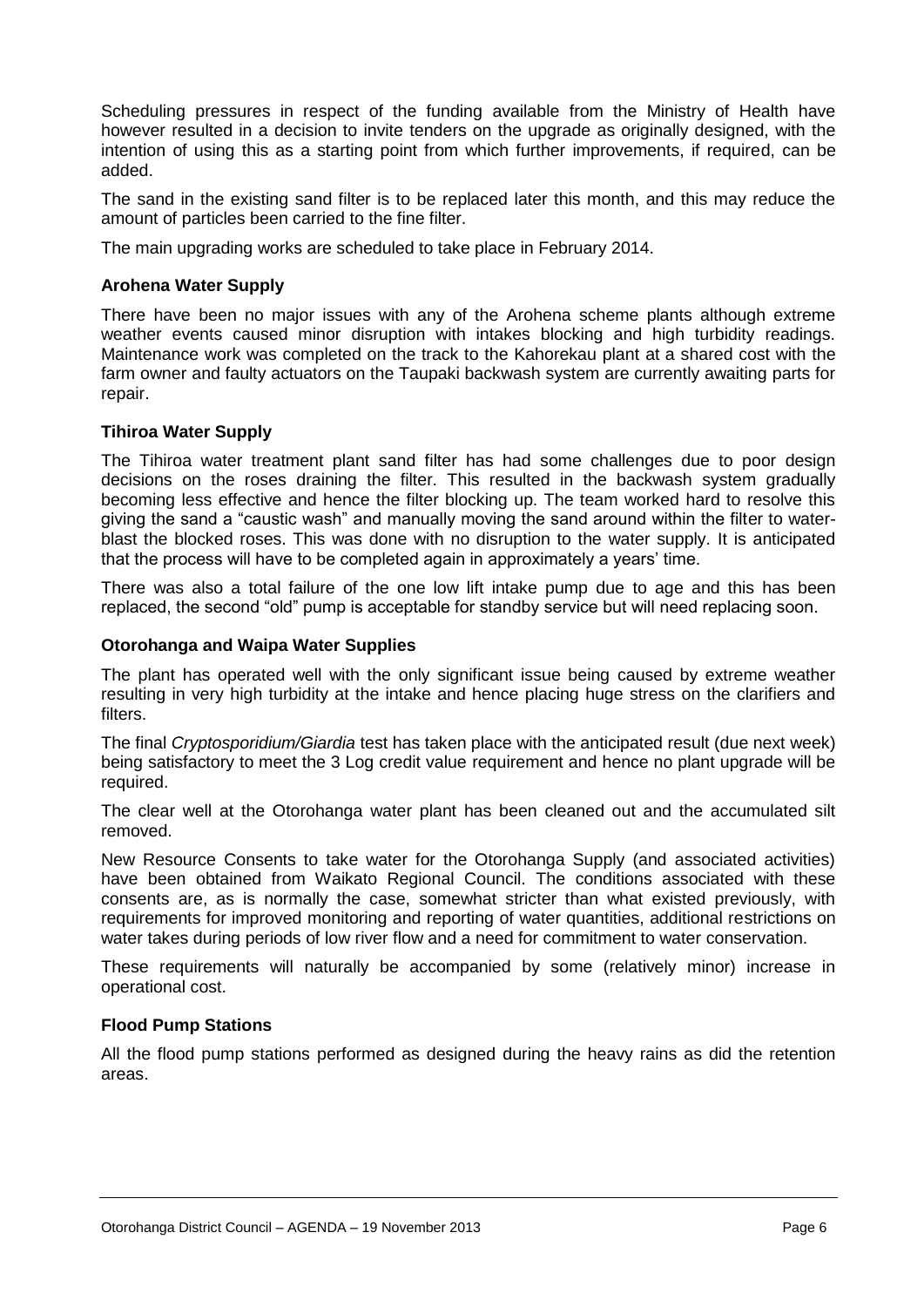#### **Parks and Facilities**

#### **Rotary Park**

Work has been done on the tracks and also the lower section of the park around the bottom two ponds, removing secondary growth and opening up the ponds for viewing from the picnic tables which were also cleaned.

A joint strategy meeting took place attended by representatives from the Community Board, Council, Rotary and the Kiwi House.

#### **Domain Playing Fields**

Discussion has commenced to add cricket nets to the domain.

#### **Memorial Swimming Pool**

A new and more efficient boiler has been installed and a more efficient chlorination system has also been tested which has received positive feedback from pools uses. This will be installed permanently during November.

#### **Waikato River Authority Funding**

The Waikato River Authority (WRA) has notified Council that it has approved funding of \$100,000 for works to improve Lake Huiputea and its surrounds. This is somewhat less than Council applied for, and it is understood that this is because some of the works for which funding had been sought (which included aspects such as the integration of the Huiputea Tree with the Huiputea Reserve, and riparian planting along the Mangaorongo Stream) did not meet the criteria for funding.

Council staff are currently awaiting further advice from the WRA in respect of the conditions associated with this funding.

Whilst not the full amount applied for, this level of funding nevertheless has the potential to enable significant improvements to be made.

#### **Kawhia**

Issues with horses damaging the parks and tracks have been addressed to some degree with signs being installed and community awareness raised.

#### **Section 3: Refuse and Recycling**

#### **TV TakeBack**

132 TVs have been collected in the first two weeks of TV TakeBack at the Otorohanga Recycling Centre in Progress Drive.

Council's allocation from the Ministry for the Environment is \$20 for the first 422 televisions received. Council is using its Waste Minimisation Levy to subsidise a further \$5 per TV, therefore making it free to residents to dispose safely of TVs and avoiding contamination at landfill.

Kawhia residents can also take their TVs to the Kawhia Recycling Centre where they will be transferred to Otorohanga for transporting to Auckland.

EnviroWaste and e-cycler RCN are managing the process on behalf of the Ministry and Council.

#### **Kerbside and Street Litter Bin Collection**

No problems have been reported and the Contract is being managed well. Communication between the Contractor and Council is good.

#### **Maihihi Rural Recycling Centre**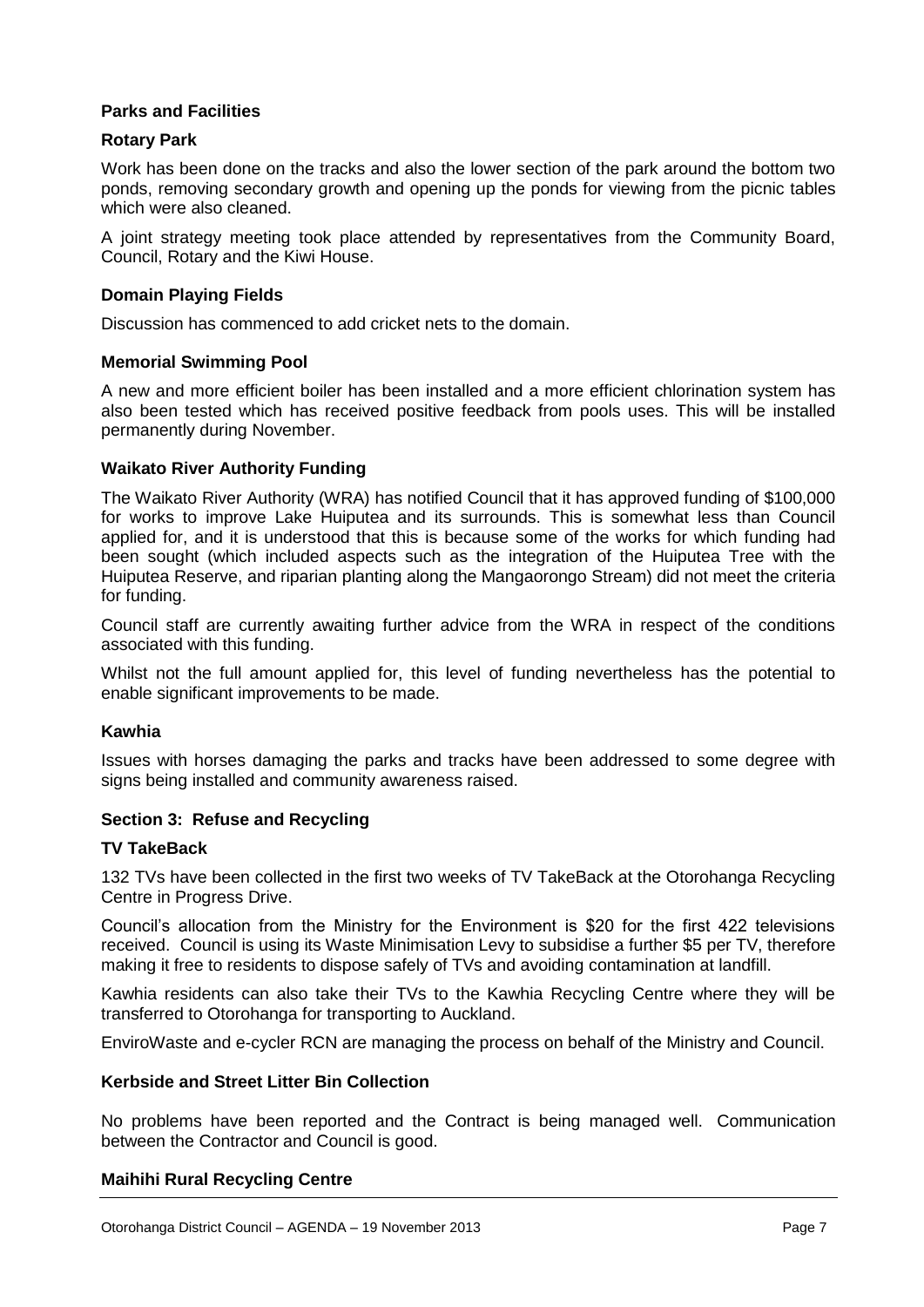It is currently expected that this new facility will be operational by the time of the council meeting.

#### **Section 4: Other Matters**

#### **New Staff Position**

A new staff position of 'Technical Support Officer (Water Services)' is to be created. The primary focus of this new role will be on the effective management of water services information and systems, ensuring that appropriate data is collected, stored, managed, analysed and presented to help support effective operation of these services and associated compliance requirements. A particular objective of having this new role will be to improve the reliability of Council information on water services assets, which has become a point of weakness in recent years.

The creation of this new position will provide some additional resource that is expected to be beneficial to all of Council's engineering team.

#### **Electrical Energy Supply Contract**

Council's current primary contract for electrical energy supply with King Country Energy ('KCE') expires at the end of December 2013. Previous investigation has consistently shown that the KCE has offered the best available terms for Council.

Last year it was however agreed that Council should explore options for the electrical energy supply through an 'All of Government' ('AoG') contract, and for this reason the previous contract with KCE was extended for 1 year only to provide an opportunity for this exploration.

Council staff have however been unable to obtain a firm offer of supply through AoG, and with the current contract soon to expire another supply arrangement was required. KCE have recently presented an offer to supply for the next three years on very favourable terms, that offers a significant saving relative to what is currently paid, which is in the order of \$150,000 per annum. This offer has therefore been accepted.

**Dave Clibbery ENGINEERING MANAGER**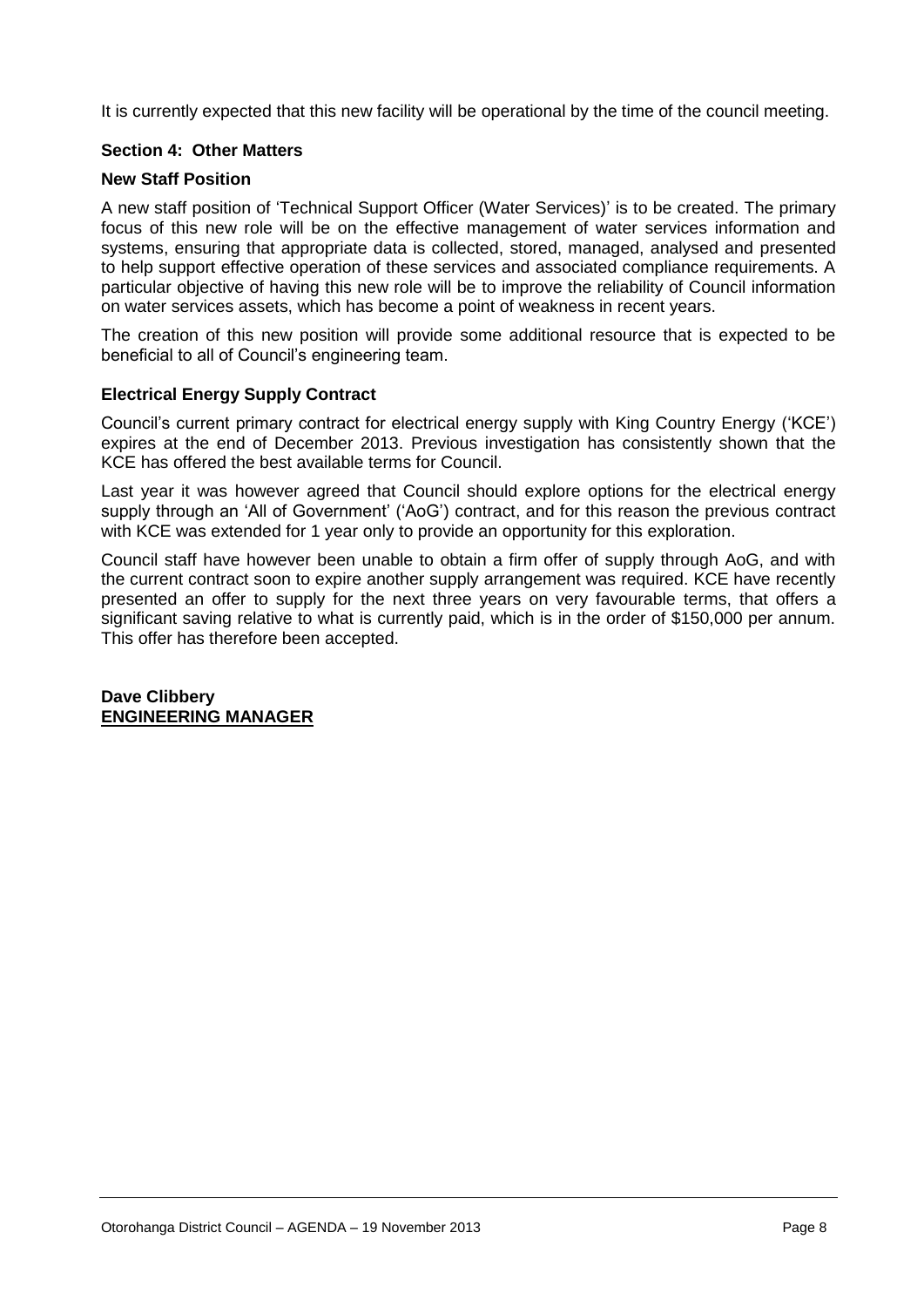#### **Item 17 REVIEW OF STOCK MOVEMENT BYLAW**

**To: His Worship the Mayor and Councillors Otorohanga District Council**

**From: Engineering Manager**

**Date: 19 November 2013**

#### **Relevant Community Outcomes**

- The Otorohanga District is a safe place to live
- Manage the natural and physical environment in a sustainable manner
- Foster an involved and engaged Community
- Recognise the importance of the Districts rural character

#### **Executive Summary**

Council is required to review its existing Stock Movement Bylaw 2006. The attached report reviews the performance of the existing Bylaw and recommends that the Bylaw is replaced by a new Bylaw the 'Otorohanga District Stock Movement Bylaw 2014' which is largely the same as the 2006 Bylaw, but with two principal amendments.

#### **Staff Recommendation**

It is recommended that:

- 1. The report be received.
- 2. Public consultation, in accordance with the Special Consultative Process of the Local Government Act 2002, be conducted in respect of a proposal (further described in the attached Statement of Proposal' that a new Bylaw – the 'Stock Movement Bylaw 2014' – be made to replace the Stock Movement Bylaw 2006, with the new Bylaw having substantially the same content as the previous Bylaw, with two principal amendments, these being:
	- a. Increased penalties for non-compliance; and
	- b. A requirement for immediate installation of underpasses for new stock crossing activities where the extent of interference with road traffic is above a specified level

#### **Report Discussion**

#### **Background**

Council made a Stock Droving Bylaw in 1999. This put in place a framework that required those moving farm stock across (or in some cases along) a road to obtain a permit to do so, which then imposed certain conditions relating to this movement.

95 such permits were issued under the 1999 bylaw, with variable degrees of compliance with the permit conditions and the objectives of the Bylaw being achieved.

The Local Government Act 2002 introduced a requirement for all existing Bylaws to be reviewed within 5 years of the Act taking effect, and hence a review of the stock Droving Bylaw commenced in 2005, intended to both meet the requirements of the Act and to potentially address issues that included the following: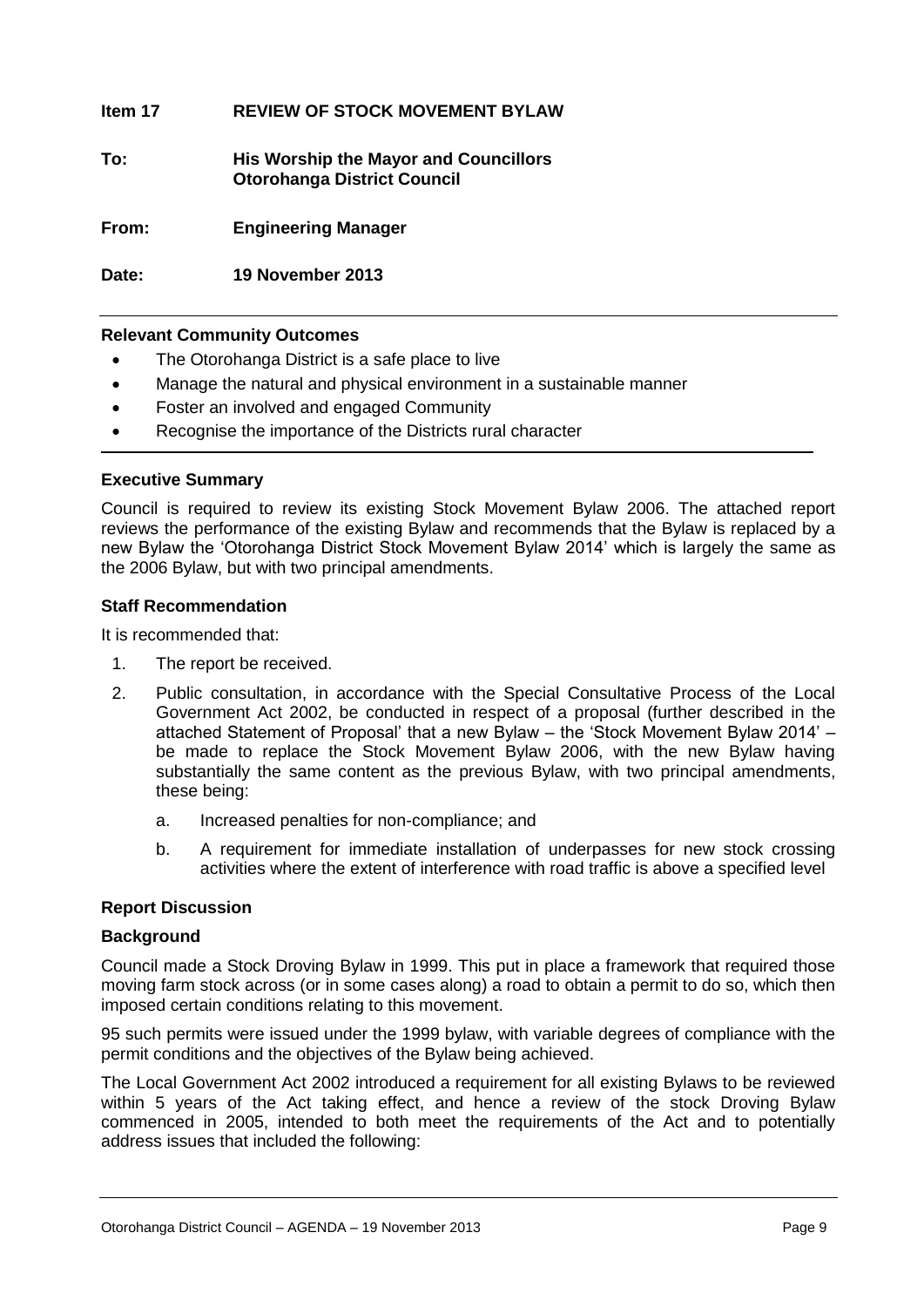- A general move towards greater restrictions on the use of 'at grade' (over the road) stock crossings, associated with the hazards created by the presence of the stock and resultant slippery road conditions. At that time some other local authorities appeared to be moving towards requirements for the replacement of all 'at grade' crossings with underpasses for safety reasons.
- A need for a better process to address inadequately cleaned stock crossings which, in addition to creating safety hazards and nuisance, had in extreme cases resulted in severe and extensive damage to the road pavement.
- The failure of the 1999 bylaw to adequately recognise the needs of farmers (including dairy farmers) to occasionally move stock along roads at relatively short notice, that would make it impractical to obtain a drovers permit in each instance.
- A desire to remove of barriers that might deter farmers from obtaining Stock Droving Permits in circumstances where such permits were required.

Extensive consultation was undertaken with parties potentially affected by changes to the Bylaw, and in particular Federated Farmers, and changes were made to the bylaw that were considered to effectively address all of the issues that existed at that time, but were not as restrictive as some of the regulations being proposed by other Councils.

The changes that were made at that time, relative to the 1999 Bylaw, are listed in the attached table.

These changes, and in particular the extended provisions in relation to stock crossings and underpasses, led to the Bylaw being given the broader title of 'Stock Movement' rather than Stock Droving.

The implementation of the revised Bylaw, though potentially contentious, proceeded smoothly and painlessly, despite the strong feelings that have arisen elsewhere in relation to matters such as compulsory installation of underpasses. As expected Council staff received a number of phone calls from farmers in response to the introduction of the Bylaw and the associated issue of permits, but almost without exception these calls were polite enquiries, corrections to our data on stock numbers or movement frequencies, or constructive suggestions.

Even those farmers for whom underpass installation requirements had been set appeared to be generally accepting of this. These responses were considered to indicate that the revisions to the Bylaw had been good and fair.

Having completed the initial review of the Stock Droving Bylaw in 2006, it was considered that the current Bylaw (which whilst having a different title to the 1999 Bylaw is a direct product of the review and serves the same purpose) was required to be reviewed at intervals of 10 years in accordance with section 158(4) of the LGA.

As such it was believed that the Stock Movement Bylaw was required to be reviewed before 2016, and that this is an appropriate time at which to conduct such a review. As discussed later in this report a different interpretation – that the Bylaw is overdue for review – could however also potentially be made.

#### **General Performance of Current Bylaw**

Since its introduction staff have found the bylaw relatively easy to administer with no complaints having been received regarding its content or the procedures it encompasses.

The activities that are regulated by the Bylaw are temporary, sometimes irregular, and often occur at times and places where the road is relatively lightly trafficked by road users who are themselves likely to be involved in agricultural activities. As such non-compliance with the provisions of the bylaw may often go unobserved, and even when it is observed, it may not be reported.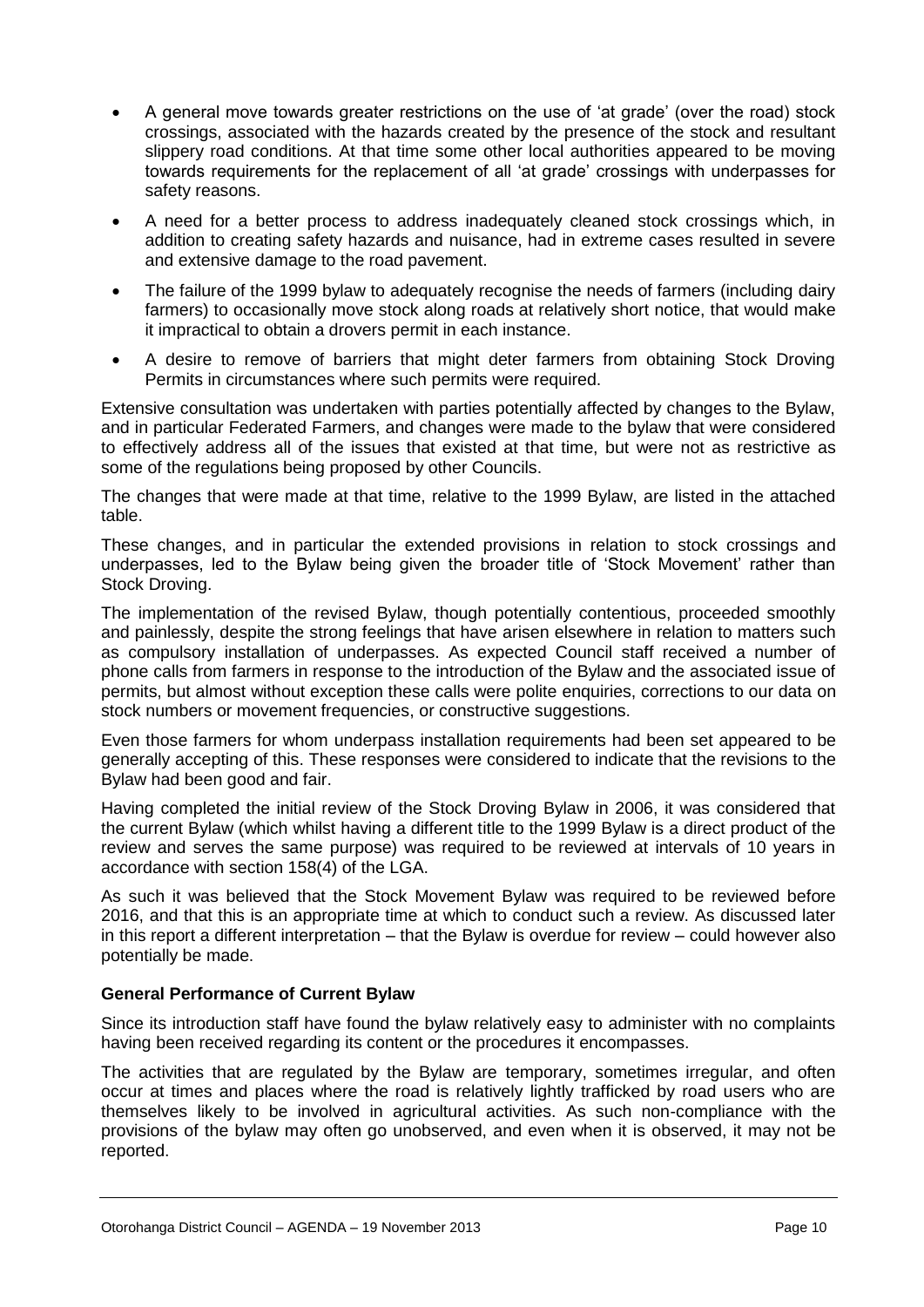With over 800 kilometres of roads in the district and relatively few council staff it is generally not considered practical (or even desirable) to actively look for non-compliance, and enforcement of the bylaw is therefore typically based on complaints received, even though the number of such complaints may significantly under-represent the actual extent of non-compliance.

Since the introduction of 2006 Bylaw there have been no formally reported cases of traffic accidents associated with stock on roads, though it may be that some such minor accidents have not been reported, as often occurs in the rural areas.

There have however been a number of reports of 'near misses' most of which were associated with the slippery road conditions caused by stock being on those roads, and also a number of other complaints about stock being on roads.

The main issues on which complaints have been received are droving stock without adequate control or warning systems and inadequate cleaning and supervision of stock crossings. In most instances staff have been able to resolve the issues through informal contact, making the farmer aware that Council has a Stock Movement Bylaw and sending them a copy. Very few formal warning letters have had to be sent, and no prosecutions have been made.

There are a very small number of cases where the relatively informal approach adopted by Council has not been successful in addressing the reported issues, with complaints continuing to be received. In some cases it is relatively straightforward to escalate Council's response; for example if a stock crossing is being inadequately cleaned the evidence of this will be clearly visible, and a contractor can be instructed to clean it with the cost being charged to the offending party.

In other cases – such as complaints of inadequate supervision of occasional stock movements – it can be more difficult to collect conclusive evidence, if the suspected offending party denies it. Furthermore in such situations even if responsibility is proven, the penalties that Council can impose are weak – a fine not exceeding \$1,000 upon conviction.

Given the work that might be required to obtain conclusive evidence of non-compliance, and the cost of taking the matter to court, the party that would be most severely penalised through such a conviction would be Council (and through it the community) rather than the person responsible for the movement of the stock.

It is therefore suggested that if council is to effectively address these few cases of persistent noncompliance (which might ultimately require prosecution) the level of potential penalty under the bylaw needs to be increased.

#### **Underpass Requirements**

The 2006 Bylaw set requirements for 14 existing 'at grade' stock crossings to be converted to underpasses within specified timeframes which were based on the size and frequency of stock movements, and the volume of traffic on the road being crossed.

Since its introduction, 14 stock crossings have been converted to underpasses, not all of which were required by the Bylaw. A number of landowners have elected to install an underpass rather than a new stock crossing.

To date just over half of the stock crossings that have reached the dates where an underpass is required by the Bylaw have installed such an underpass. Three underpass installations are however overdue, and two of these were required to be installed in 2010 and 2011 and are now substantially overdue, despite requests from staff for installation to occur.

The two substantially overdue underpasses are also on a section of road that has (for the Otorohanga District at least) a relatively high traffic volume, resulting in these crossings having some of the highest levels of traffic interference (as reflected in the 'Assessment Index' of the Bylaw) of any crossings in the district.

It is believed that adequate opportunities have been provided to the owners of these properties for voluntary compliance, and that the appropriate next stage would be to require the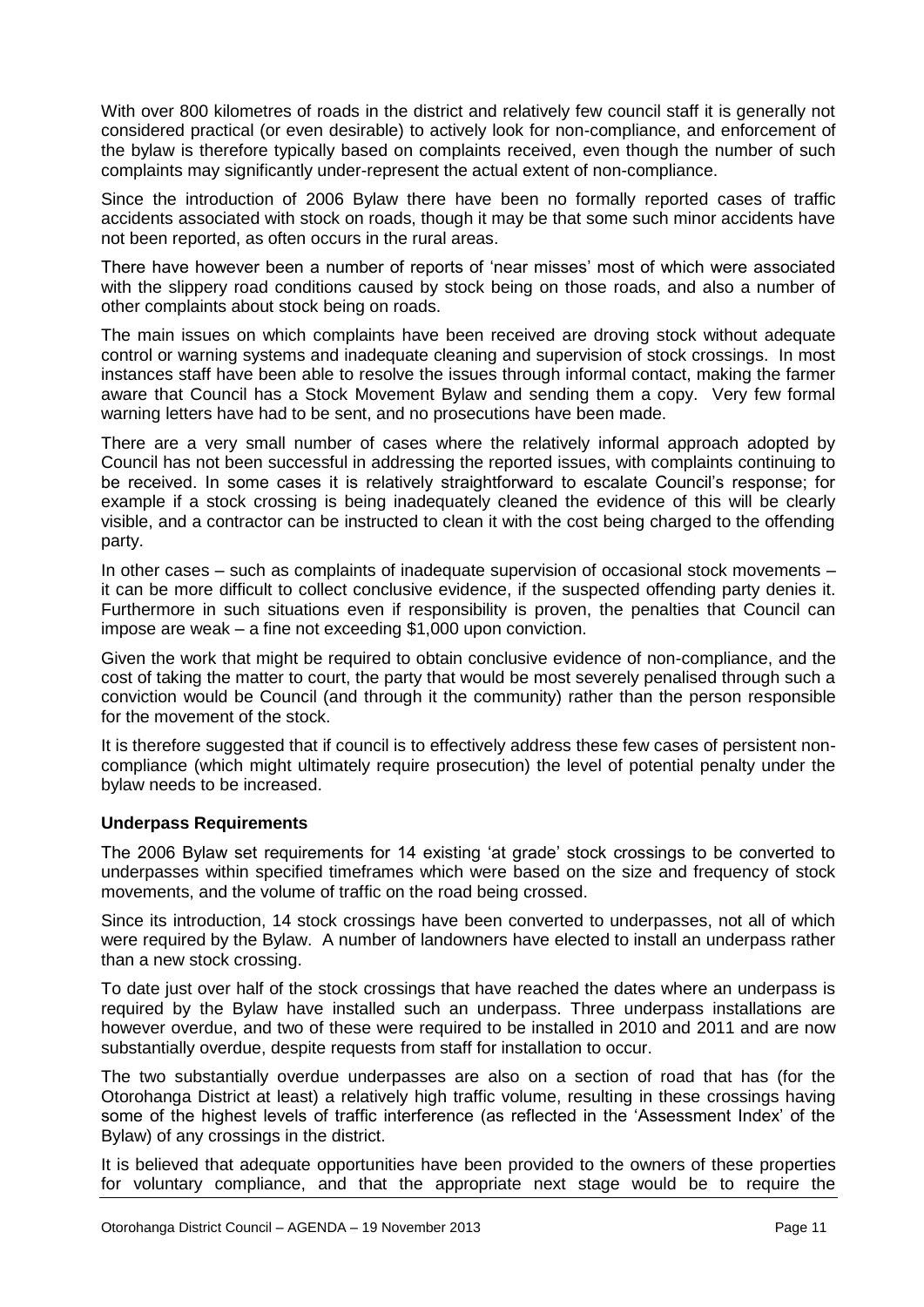underpasses to be installed within the next 12 months, and if this does not occur continuing use of the existing on-grade crossing will not be permitted, and if use continues Council will resort to prosecution under the Bylaw.

#### **Need for Increased Penalties**

It is believed that a firm approach to enforcement is now required to prevent the underpass requirements of the Bylaw being perceived as 'toothless'.

The current level of penalties contained in the Bylaw - a fine upon conviction not exceeding \$1000 – is low in relation to the costs likely to be incurred by Council in taking a prosecution, and is also unlikely to be significant deterrent to non-compliance where the immediate cost of achieving compliance (that of installing an underpass) is \$50,000 or more.

When the 2006 Bylaw was introduced it was the recommendation of staff that a stronger form of penalty be provided for continuing non-compliance, as follows (in italics):

*Every person committing any breach of the Bylaw shall be liable upon conviction to a fine not exceeding \$1,000.00 and where the breach is a continuing one, to a further fine not exceeding \$100.00 for every day on which the breach has continued.*

Council did however at that time decide against such a continuing penalty.

It is therefore suggested that an increased level of penalty under the bylaw could take one of two forms:

- a. Retaining the existing simple maximum fine, but increase the amount to \$10,000, or;
- b. Introduce the continuing penalty as originally recommended, perhaps with a slight increase of the penalty amounts, for example:

*Every person committing any breach of the Bylaw shall be liable upon conviction to a fine not exceeding \$3,000.00 and where the breach is a continuing one, to a further fine not exceeding \$150.00 for every day on which the breach has continued.*

#### **Immediate Underpass Requirement for Some New Crossings**

The disappointing fact that two of the stock crossings in the district with the greatest extent of 'vehicle interference' have been the most reluctant to comply raises the question of whether permits should be issued to any new 'at grade' stock crossings with particularly high levels of traffic interference.

Under the current (2006) bylaw Council could, if so requested, have no option other than to issue a permit for a new 'at grade' crossing for an almost unlimited number of stock, crossing the busiest roads in the district, 365 days per year.

The 2006 Bylaw – through the associated *Council Policy – Underpass Requirements* - would stipulate a requirement for a stock crossing to be installed at that location, but this will not be required for a period of two years, regardless of the level of vehicle interference as reflected in the Underpass Assessment Index.

Such potential temporary approval of a new and virtually unlimited 'on-grade' stock crossing seems inappropriate, and it would seem sensible that some type of additional control is included in the bylaw to prevent this.

It is suggested that this could be done by imposing a requirement for immediate installation of an underpass for any new crossing activity that has an Assessment Index of 30,000 or more, with crossing permits not being issued for such activities.

Some theoretical examples of crossing activities which would have an Assessment Index of over 30,000 are shown in the table below.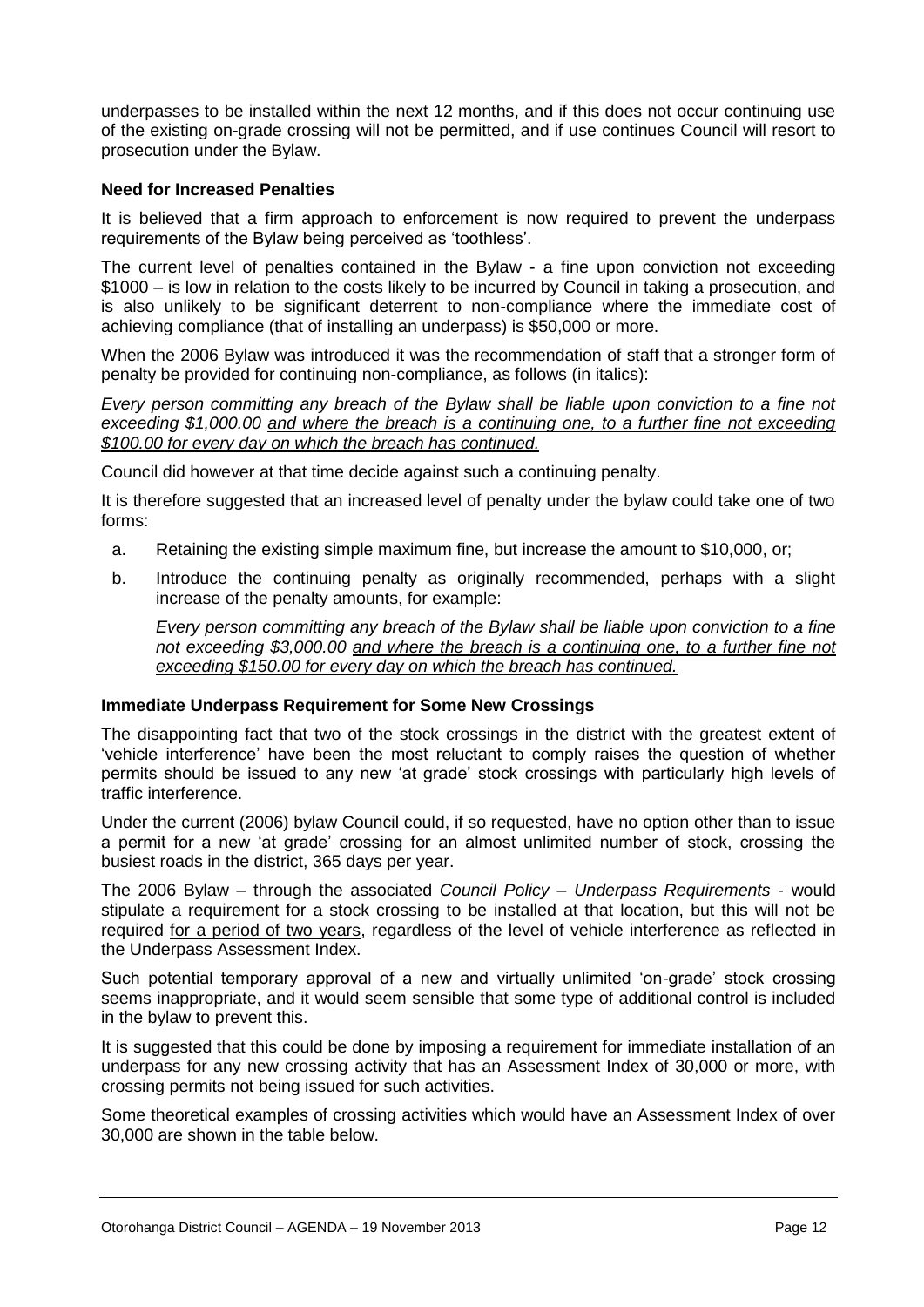| Maximum Herd Size | Days Per Year when<br><b>Crossing Used</b> | Road Traffic - Vehicles<br>Per Day | Assessment Index |
|-------------------|--------------------------------------------|------------------------------------|------------------|
| 350               | 200                                        | 200                                | 38,356           |
| 500               | 180                                        | 150                                | 36,986           |
| 400               | 270                                        | 115                                | 34,027           |
| 100               | 220                                        | 550                                | 33,150           |

It is believed that when the Bylaw was introduced in 2006 the two year minimum period before the installation of an underpass was required was entirely appropriate, since this was a completely new rule and existing activities had to be given a reasonable period in which to achieve compliance.

Now, 7 years later, the situation is considered to be different, and there appears no sound reason why council should allow a new activity to be initiated that is from the start not appropriate.

#### **Other Bylaw Amendments**

Other than an increase in penalties and the introduction of requirements for immediate installation of an underpass where the level of vehicle interference caused by a stock crossing is high, it is believed that only a few very minor updates of the 2006 bylaw and the associated schedules are required, primarily to reflect changes of the names of government agencies referred to within the document, and to improve the clarity of the document.

One other minor change is however suggested to the wording of clause 8 of the First Schedule *Conditions for Driving of Animals – Drovers Permits,* with the underlined words being added:

*'Only cattle from a TB free herd or from an accredited herd will be allowed to be driven into, within or through the District.'* 

#### **Form of Review**

As discussed previously, the Stock Movement Bylaw 2006 is the product of a review of a previously Bylaw. It is however, by both name and content, different to the Bylaw that preceded it. It is therefore believed that the 'clock' in respect of Bylaw reviews referred to in section 158(4) of the LGA should be re-started in 2006, and hence the 2006 bylaw should have been reviewed by 2011.

That it has not could invalidate provisions of both the 2006 Bylaw and any review undertaken of the same Bylaw. For this reason it is proposed that a process is conducted now to make a new Bylaw having substantially the same content as the 2006 Bylaw (albeit with two significant changes) but with a different name, and that the 2006 bylaw is then revoked.

#### **Dave Clibbery ENGINEERING MANAGER**

#### **Attachments**

a. Stock Moving Bylaw 2014 – Statement of Proposal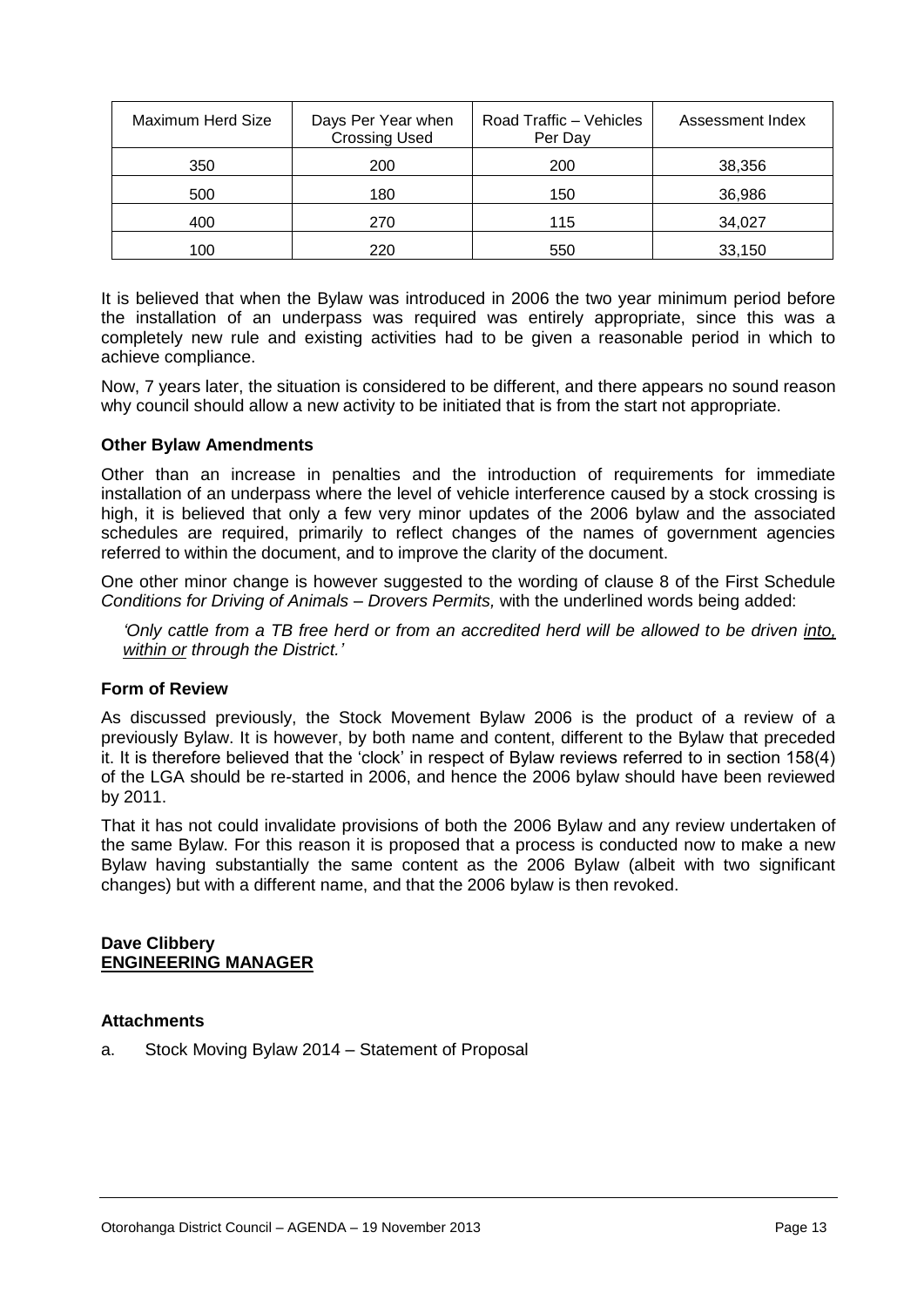# **Otorohanga District Council**

# **Statement of Proposal**

## **Making of Stock Movement Bylaw 2014**

#### **1. Introduction**

Otorohanga District Council adopted a Stock Droving Bylaw in 1999. The Bylaw was reviewed in 2006 at which time significant changes were made and a new bylaw – 'The Stock Movement Bylaw 2006' was introduced.

Bylaws need to be periodically reviewed in accordance with Section 158 of the Local Government Act 2002 (the Act).

The Stock Movement Bylaw 2006, though a product of the review of a previous bylaw, was a new bylaw, and as such it is arguable that it is overdue for review, and it is therefore proposed that this Bylaw will be replaced by a similar new Bylaw.

The Act empowers Council to make Bylaws for its district for one or more of the following purposes (Section 145):

- a. Protect the public from nuisance
- b. Protect, promote and maintain public health and safety
- c. Minimise the potential for offensive behaviour in public places.

The Act also requires Council to consider whether a bylaw is the most appropriate way of addressing the relevant issues, whether the Bylaw is in the most appropriate form, and that it does not give rise to any implications under the NZ Bill of Rights Act.

#### **2. Purpose of this Statement of Proposal**

The Council must follow the Special Consultative Procedure contained in the Local Government Act for community consultation and comment in respect of a review or making of a Bylaw.

As part of the Special Consultative Procedure the Council must produce a Statement of Proposal, which contains a summary of information that is a fair representation of the major matters in the proposal, and make it available to the community. This document is the Statement of Proposal. The information contained in this Statement of Proposal has been approved by Council for notification and consultation.

#### **3. Stock Movement Bylaw 2006**

This Bylaw was intended to:

*Impose controls on the movement of animals on public roads within the Otorohanga District which will reduce damage caused to carriageways by animal droppings and mud etc carried on animal hooves, and minimise inconvenience, nuisance, and potential danger to motorists and other road users.*

The main provisions of the 2006 Bylaw can be summarised as follows:

- Prohibition of the movement of animals along or across public roads in certain circumstances and/or locations
- Requirement for persons droving large numbers of animals for substantial distances along public roads to obtain a permit for such droving which imposes certain controls on the droving activity;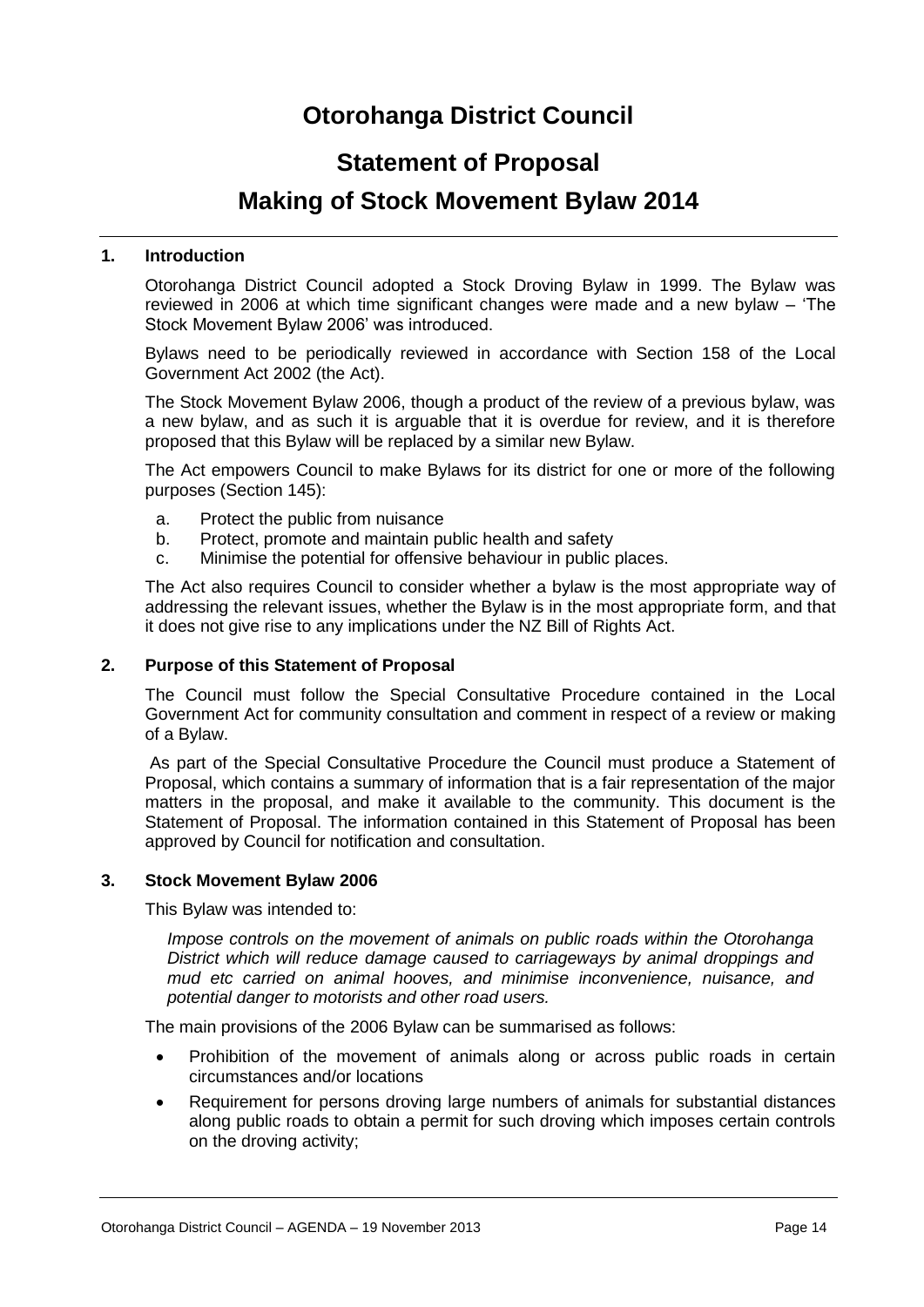- Requirement for persons constructing cattle races on road reserve land to obtain a permit to do so which imposes certain controls on the construction and use of the race;
- Requirement for persons regularly moving animals across public roads at particular locations to obtain a permit for such an activity which imposes certain controls on the activity, including in some cases the need to install an underpass.

The Bylaw, though a significant change to previous practice when it was introduced, has generally been implemented with little difficulty or objection from those affected, and has proved to be beneficial in respect of managing issues of nuisance and hazard associated with the movement of animals along or across roads.

It is hence considered that the purpose of the bylaw is in accordance with Section 145 of the Act.

There have however been a very small number of cases of persistent non-compliance with the provisions of the Bylaw, which is considered warrant some minor change.

#### **4. Proposal**

The content of the Stock Movement Bylaw 2006 is considered to be largely appropriate to current and future needs, but it is considered important that the few cases of persistent non-compliance are effectively dealt with, to prevent the overall effectiveness of the bylaw being eroded.

Towards this end it is proposed:

*That the content of the Stock Movement Bylaw 2006, subject to minor amendment and updating, be retained in a new Bylaw, titled the Otorohanga District Council Stock Movement Bylaw 2014, subject only to the following significant changes:*

*a. That the penalty for every person committing any breach of the Bylaw shall be liable upon conviction to a fine not exceeding \$10,000.\**

*\* the figure was \$1,000 in the 2006 bylaw*

*And;*

*b. That a new provision is introduced that prohibits any new 'at grade' (over the road) stock crossing that creates a degree of interference with road traffic above a certain defined level, that is high by the typical standards of such activities in the Otorohanga District. Such movements of stock must occur through an underpass.*

#### **5. Report under Section 155 of the Local Government Act 2002**

In proposing a Bylaw Section 155 of the Local Government Act 2002 requires the Council to:

- a. determine whether a Bylaw is the most appropriate way of addressing the "perceived problem", and
- b. if so, determine whether the proposed Bylaw is the most appropriate form of Bylaw, and whether it gives rise to any implications under the New Zealand Bill of Rights Act 1990

Bylaws cannot be inconsistent with the New Zealand Bill of Rights Act.

The perceived problem in this case is that the movement of animals along or across public roads can, if not conducted in an appropriate manner, create nuisance and hazard for other road users, and such animal movement along roads is not effectively regulated by the Local Government Act or other statutory provisions.

Whilst the movement of animal along and across roads is not one of the activities for which the making of bylaws is specifically authorized under sections 145 to 148 of the LGA, the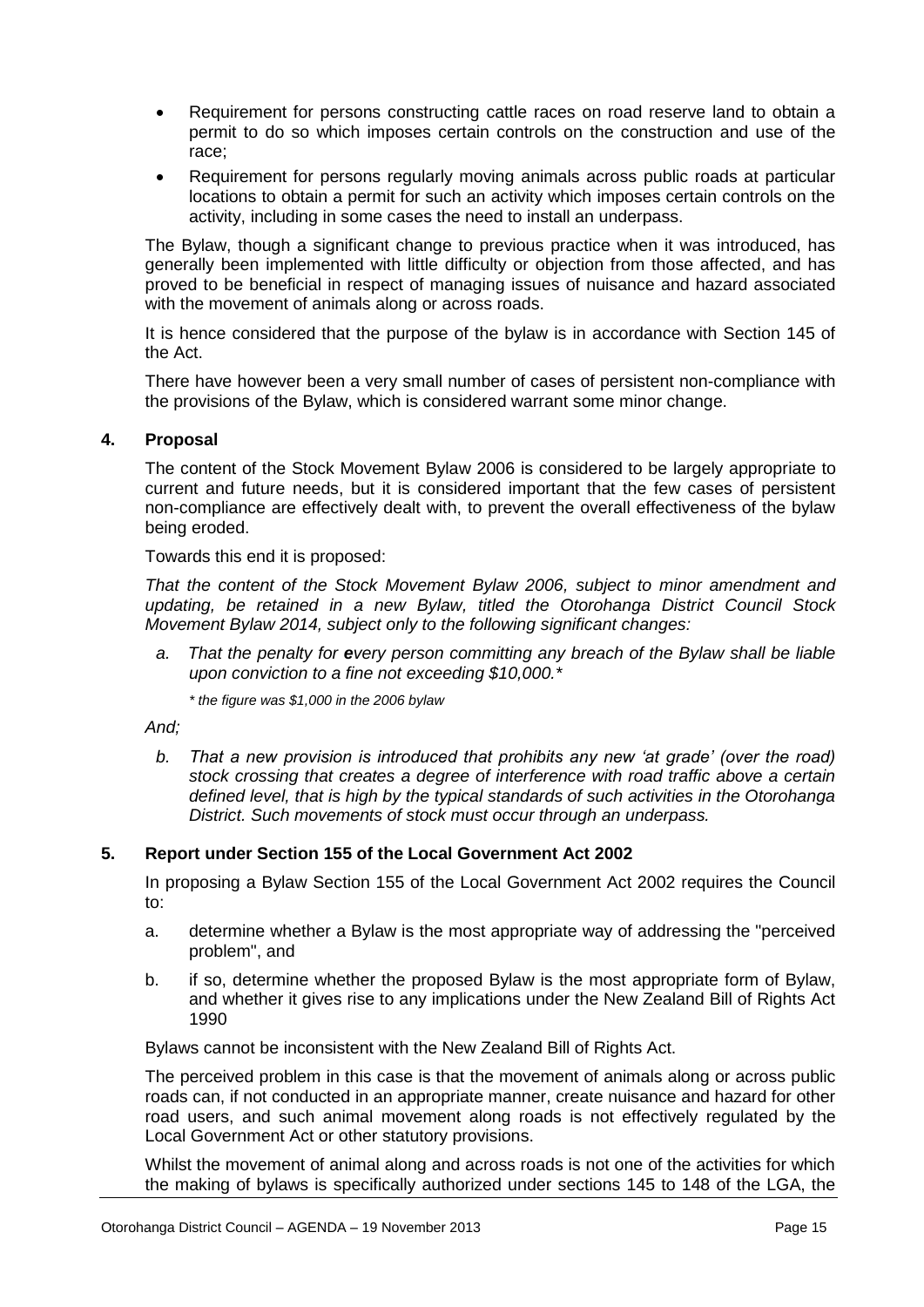making of bylaws by local authorities for this purpose is widespread and generally accepted.

The Stock Movement Bylaw 2006 has not been subject to any significant challenges since it was introduced. This suggests that the content of the Bylaw is appropriate.

The Bylaw is considered to be consistent with the NZ Bill of Rights Act. It is not considered to impose any unreasonable restrictions on individuals and is not discriminatory.

It is therefore considered that the proposed Stock Movement Bylaw 2014, having similar functional content to the Water Services Bylaw 2006, meets all of the tests set by the Act.

#### **Dave Clibbery CHIEF EXECUTIVE OFFICER**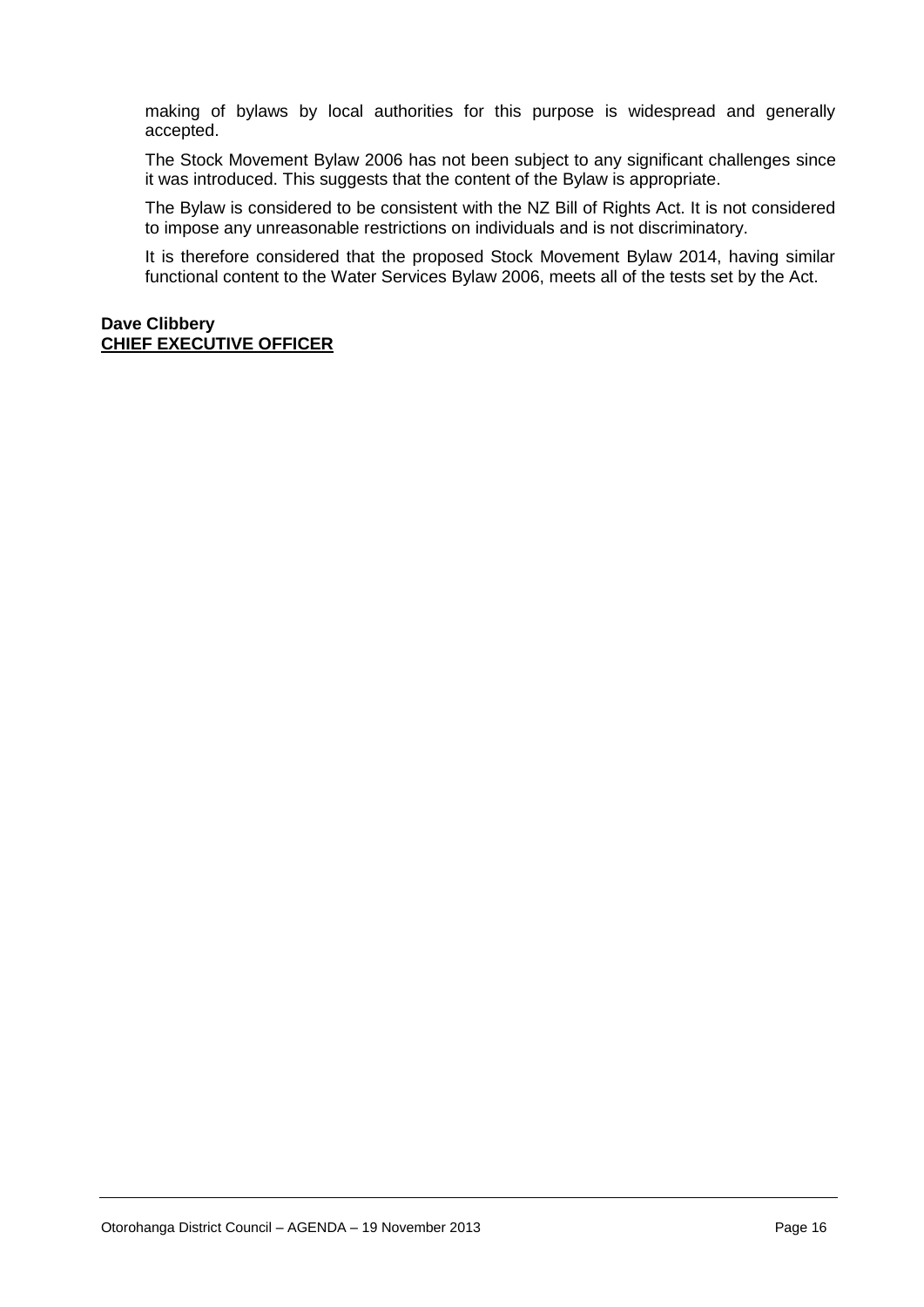#### **Proposed Advertisement**

#### **Making of Stock Movement Bylaw 2014**

Otorohanga District Council (ODC) introduced its 'Stock Movement Bylaw 2006' to impose controls on the movement of animals on public roads within the Otorohanga District that would reduce damage caused to carriageways by animal droppings and mud carried on animal hooves, and minimise inconvenience, nuisance, and potential danger to motorists and other road users.

The content of this Bylaw has been reviewed, and its content is believed to meet statutory requirements and the needs of the community, but with two proposed amendments:

*a) That the potential penalties for breach of the Bylaw be increased to more effectively address a very few cases of persistent non-compliance;*

*b) That a new provision is introduced that prohibits any new 'at grade' (over the road) stock crossing that creates a degree of interference with road traffic above a certain defined level, that is high by the typical standards of such activities in the Otorohanga District. Such movements of stock must occur through an underpass.*

The existing Bylaw has passed the date at which it was due for formal review, and it is therefore proposed that the ODC Stock Movement Bylaw 2006 is revoked, and a new Bylaw – the 'ODC Stock Movement Bylaw 2014' – is made that has the similar functional content to that of the 2006 bylaw, other than the amendments above.

A more detailed Statement of Proposal, a copy of the proposed new Bylaw and associated information is available from Council on request.

Submissions in respect of the making of the Stock Movement Bylaw 2014 can be made in writing, and should be addressed to

The Chief Executive Otorohanga District Council PO Box 11 **OTOROHANGA** 

Submissions must be received by Monday 6 January 2014.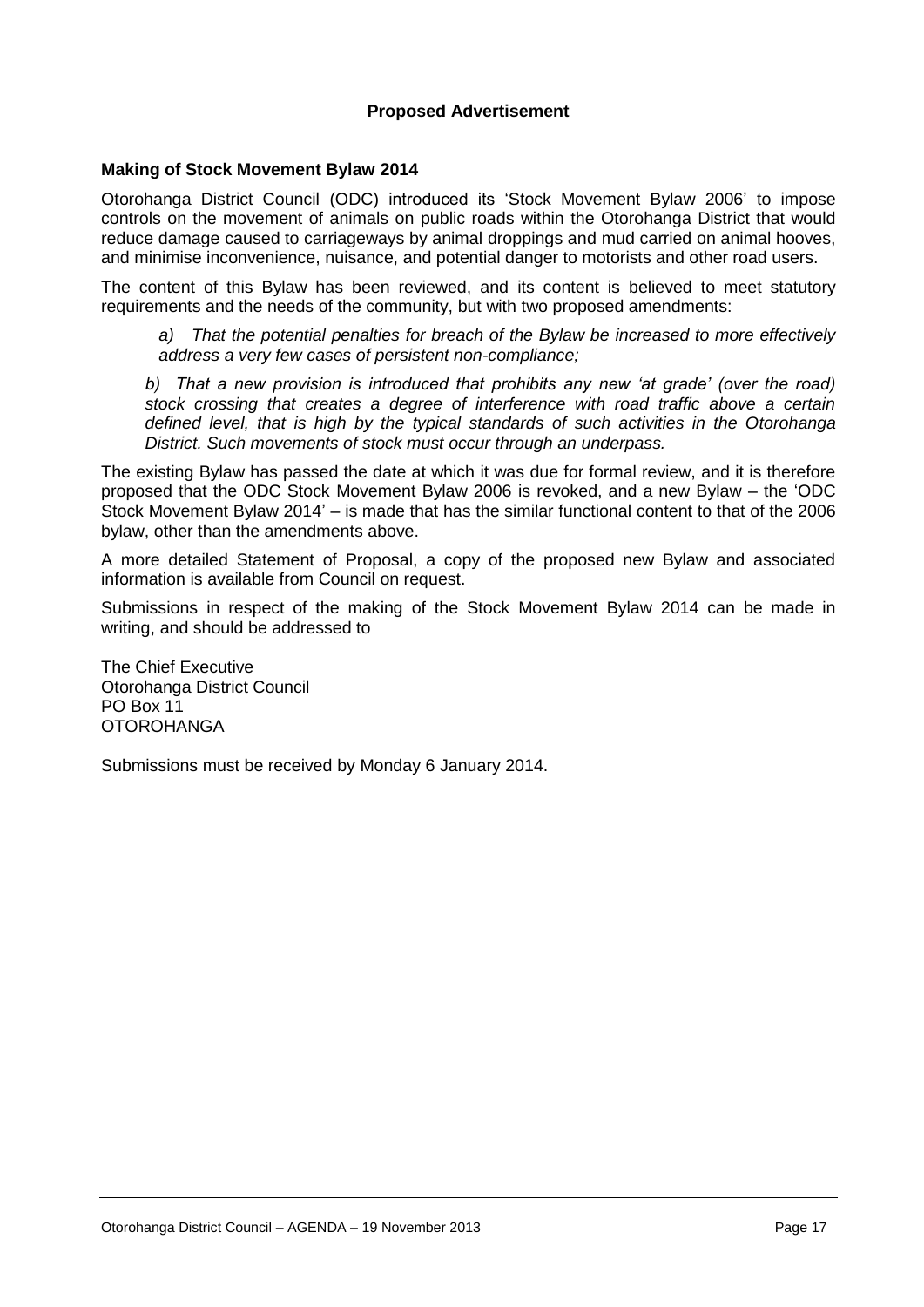#### **Item 18 HAMILTON & WAIKATO TOURISM PRESENTATION**

**To: His Worship the Mayor & Councillors Otorohanga District Council**

**From: Chief Executive**

**Date: 19 November 2013**

#### **Relevant Community Outcomes**

- Ensure services and facilities meet the needs of the Community
- Promote the local economy and opportunities for sustainable economic development
- Recognise the importance of the Districts rural character

#### **Executive Summary**

Hamilton & Waikato Tourism Chief Executive, Ms Kiri Goulter, will attend the meeting and give a presentation to Councillors regarding their activities.

#### **Staff Recommendation**

It is recommended that:

The Hamilton & Waikato Tourism presentation be received.

**DC Clibbery CHIEF EXECUTIVE**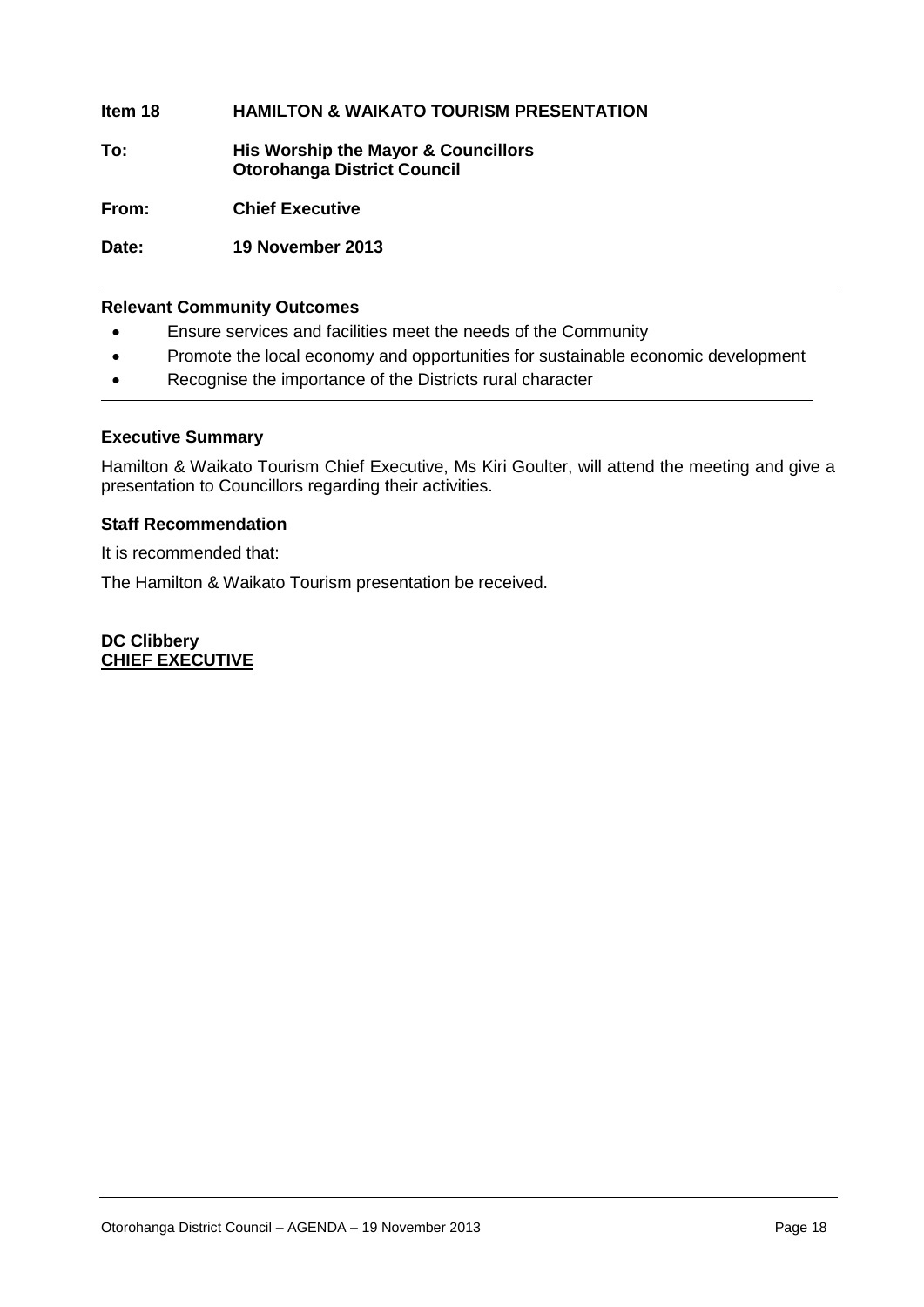| ltem 19 | <b>ELECTED MEMBERS REMUNERATION</b>                                                |
|---------|------------------------------------------------------------------------------------|
| To:     | <b>His Worship the Mayor and Councillors</b><br><b>Otorohanga District Council</b> |
| From:   | <b>Finance &amp; Administration Manager</b>                                        |
| Date:   | 19 November 2013                                                                   |

#### **Executive Summary**

Elected members remuneration for the 2013/14 year as determined by the Remuneration Authority is presented.

#### **Staff Recommendation**

It is recommended that the report be received.

#### **Report Discussion**

Elected members salaries are set by the Remuneration authority. In determining salaries the Remuneration Authority use a 'size index' based on each council's population, expenditure and anticipated hours of governance.

This differs from the pool system, which was in use up until the 2013 elections, where the Remuneration Authority allocated a pool of funds for non-mayoral remuneration to each individual council, who then had to apportion this between Council, Community Boards etc.

Under the new system, Councils have some discretion where Elected Members are performing additional duties, and can apply to the Remuneration Authority for additional funds of up to 1.5 times the base Council Salary. In the case of the Deputy Mayor, the Remuneration will approve a maximum of 40% loading over the base Council salary.

Community Board salaries are also determined by the Remuneration Authority, with the Community Board chair receiving twice that of a Community Board member. There is no additional remuneration for Community Board deputy chairs.

The following table sets out the salaries that will be effective from 12/10/13

| <b>Position</b>          | 2012/13 Rem | 2013/14 Rem    |
|--------------------------|-------------|----------------|
| Mayor                    | \$61,100    | \$63,450       |
| Deputy Mayor             | \$26,465    | \$21,000       |
| <b>Other Councillors</b> | \$12,088    | \$15,000       |
| Chair - OCB              | \$9,500     | \$13,000       |
| Deputy Chair - OCB       | \$7,436     | Not Applicable |
| Members - OCB            | \$7,452     | \$6,500        |
| Chair - KCB              | \$2,542     | \$3,000        |
| Deputy Chair - KCB       | \$2,034     | Not Applicable |
| Members - KCB            | \$1,525     | \$1,500        |

The Remuneration Authority is currently reviewing Councils Allowances and Reimbursement Policy. A draft of this policy is attached to the report.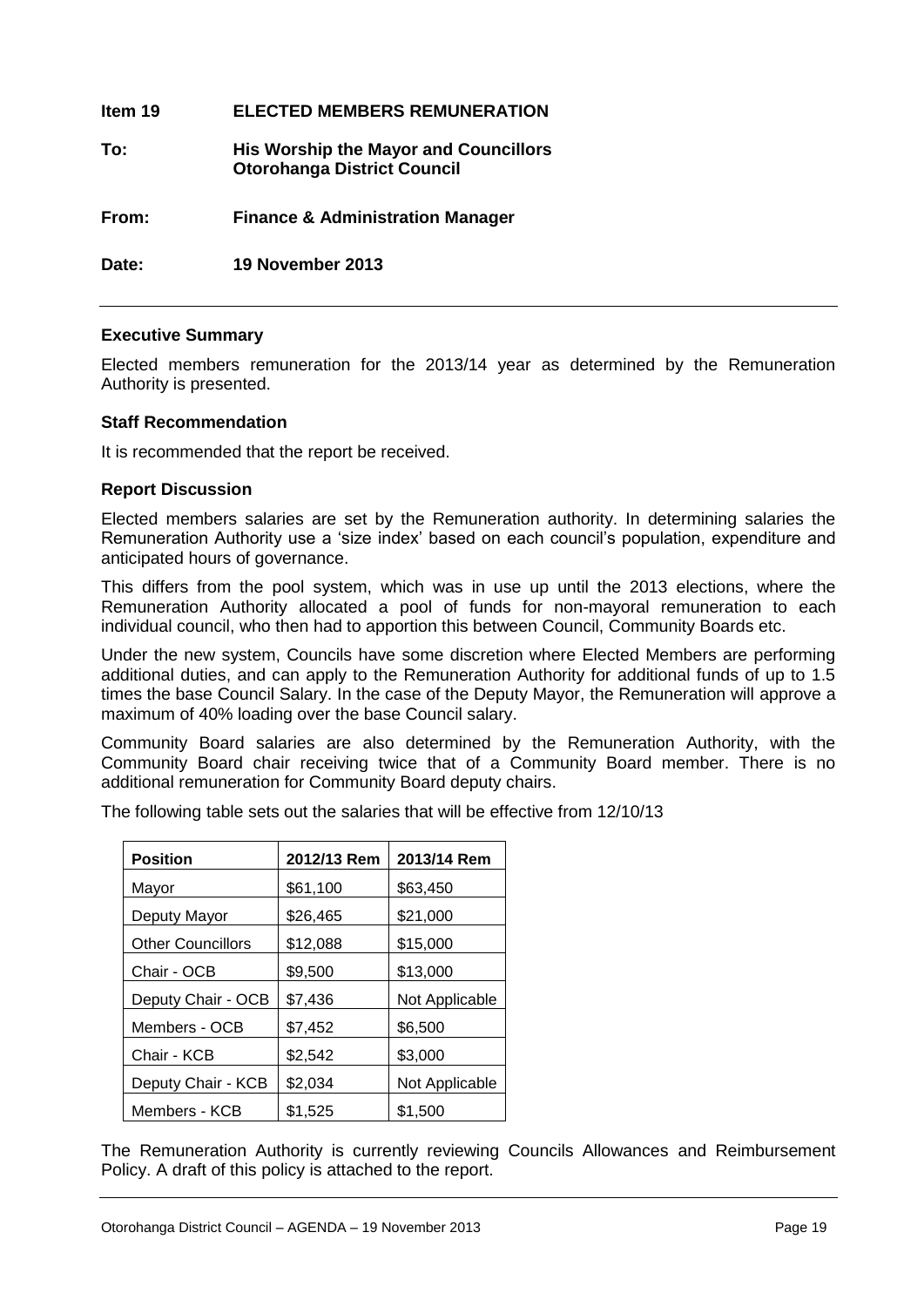#### **G D BUNN FINANCE AND ADMINISTRATION MANAGER**

#### **Attachments**

b. Councillors' Allowances and Reimbursements Policy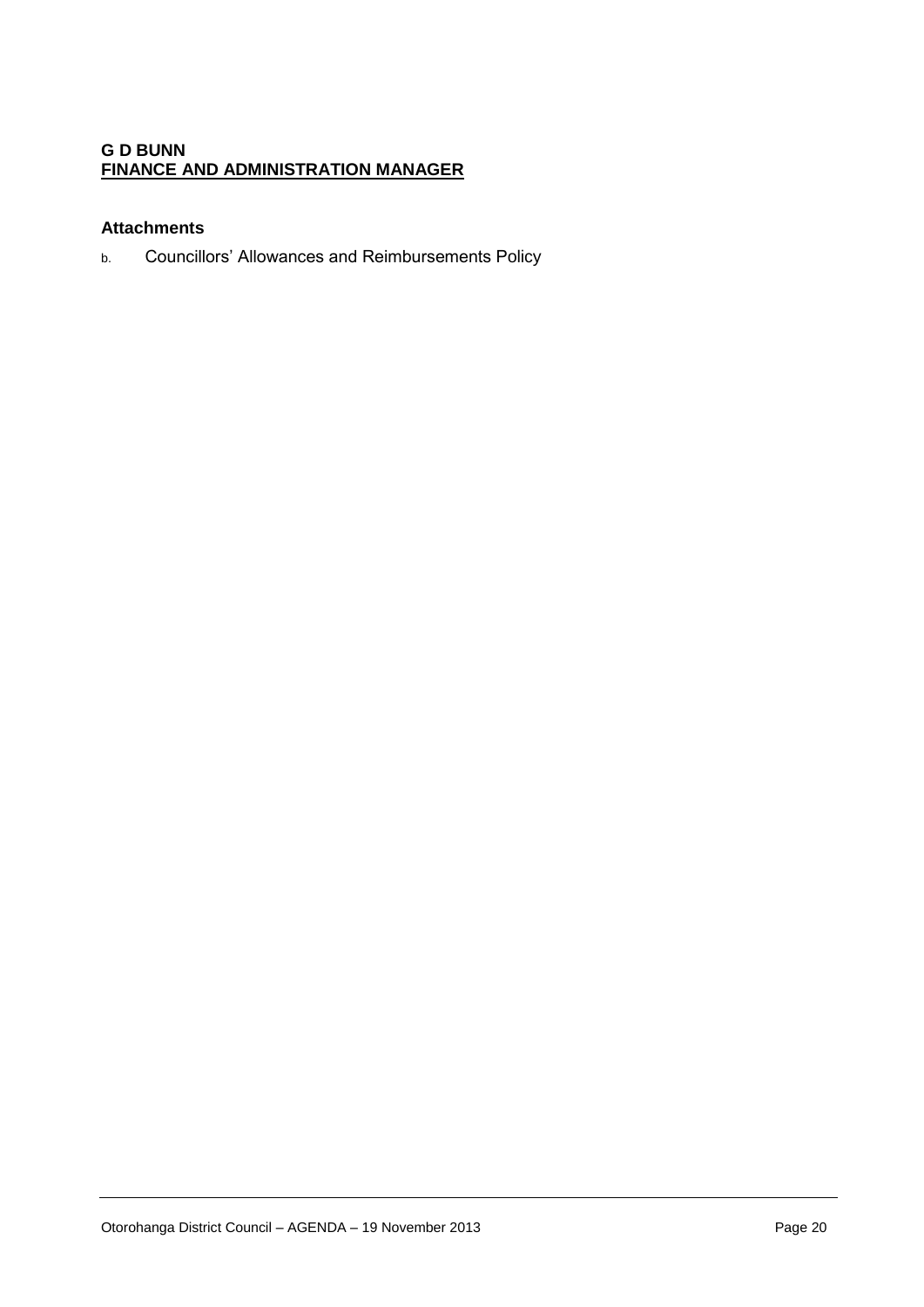# **COUNCILLORS' ALLOWANCES AND REIMBURSEMENTS POLICY**

#### **1. Introduction**

Schedule 7, section 6 of the Local Government Act 2002 requires the Remuneration Authority to determine the "remuneration, allowances and expenses" payable to Councillors of local authorities. Section 6 further states that the Remuneration Authority may approve the rules under which expenses are reimbursed to Councillors.

Remuneration, allowances and expense reimbursements not determined by the Remuneration Authority cannot be paid.

The Remuneration Authority have reviewed their approach to the approval of expense rules and reimbursing allowances. In doing so the Remuneration Authority advised the following:

- *1. The Remuneration Authority is required to satisfy itself that its determinations on the remuneration of members are not distorted by the payments of expense reimbursements or allowances.*
- *2. Local authority members carry out their responsibilities on a diverse basis and in accordance with local conditions. A "one size fits all" approach would be inappropriate and thus approvals on a local authority by local authority basis should continue.*
- *3. There are, however, some common principles and guidelines which, as public entities, all local authorities need to follow when reimbursing expenses or paying allowances, including those set out in the Auditor-General's 2007 publication "Controlling Sensitive Expenditure: Guidelines for Public Entities" (available at www.oag.govt.nz) . If those principles and guidelines are followed the risk of distortion (paragraph 1) is significantly reduced.*
- *4. The Remuneration Authority approval should be based on sufficiently detailed information to enable the Authority to have satisfied itself that no distortion is occurring. Accordingly, that information needs to be provided by the local authority in a standard format determined by the Remuneration Authority.*
- *5. A member of the public exercising their right to inspect the approved expense reimbursement rules (including the payment of reimbursing allowances) should be able to reach an informed view of the local authority's policies and practices.*
- *6. The local authority, the Remuneration Authority, and the public should have access at any time to one, up to date, approval document.*

In developing this policy, a key factor has been administrative efficiency. Therefore, where it is possible to do so, an effort has been made to provide standard allowances based on a fair and reasonable rate for the costs incurred, rather than requiring a claim to be made.

#### **2. Related Guidelines and Policy Documents**

- Office of the Auditor-General publication "Controlling sensitive expenditure: Guidelines for public entities" is available at [www.oag.govt.nz](http://www.oag.govt.nz/)
- Guidelines for Reimbursing Expenses of Elected Members of Local Authorities. (Remuneration Authority, 6 September 2010).
- Council Fraud Policy and Procedures (2007)

#### **3. Council Process for Payment of Allowances and Reimbursements**

Payment for allowances and reimbursements require a claim form to be signed and submitted.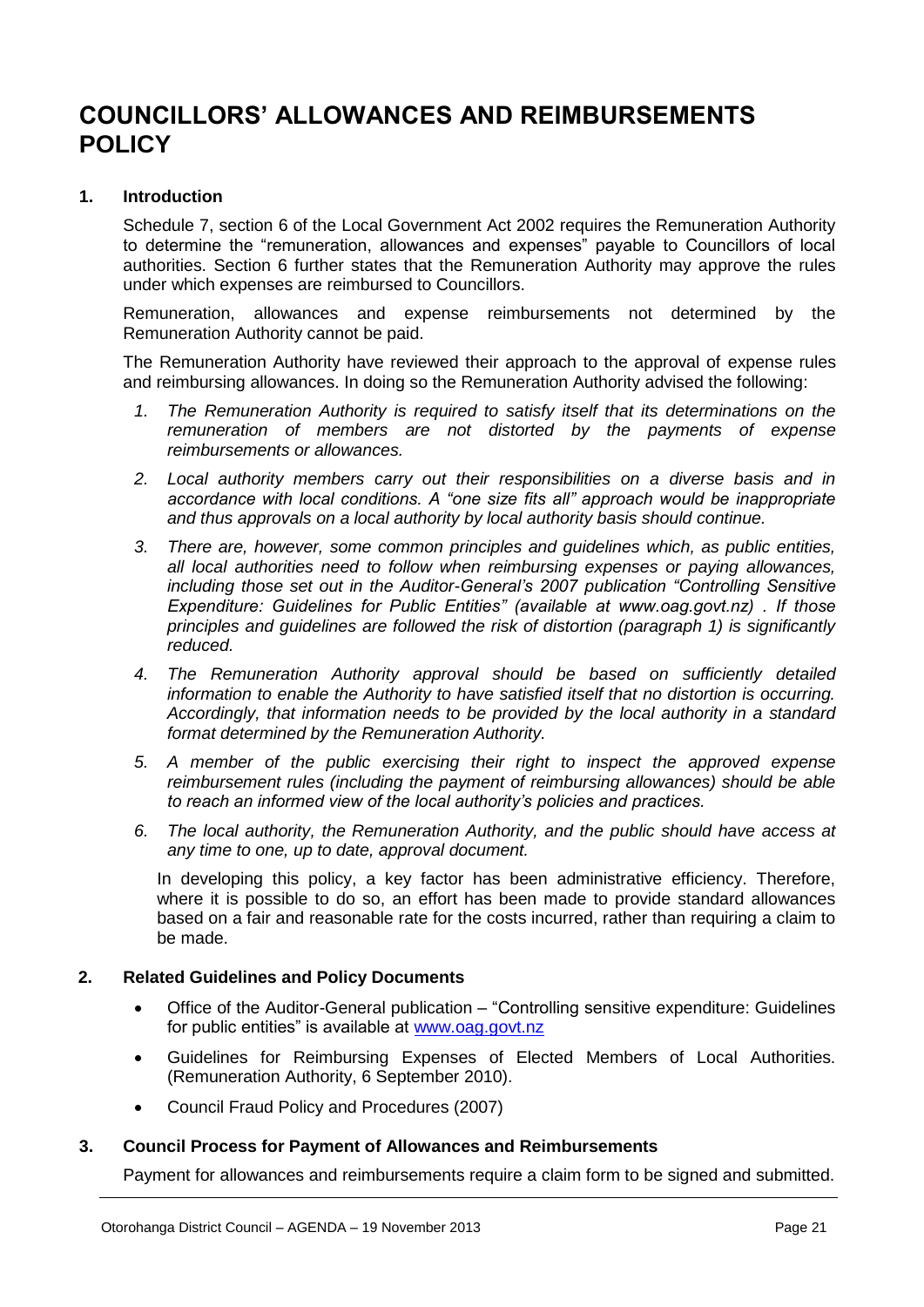Councillor claims are processed and paid at the next fortnightly payrun after receipt.

- Claim forms are to be submitted to the District Accountant who will vet, approve and arrange payments into members bank accounts.
- Claim forms are to be received by the Friday preceding the fortnightly payrun.
- Claims submitted after three months will not be entertained except in extraordinary circumstances.
- All reimbursement claims are to be supported with a detailed receipt or tax invoice. It is not sufficient for payments made by credit card or EFTPOS to be supported by only the credit card/EFTPOS receipt.
- Payment will be included in the next fortnightly payrun by direct credit.

#### **4. Vehicles**

#### **4.1 Mayor's Vehicle**

The Mayor of the Council will not be provided with a vehicle.

#### **4.2 Vehicle Provision**

The Council does not provide Council vehicles for members attending Council/ Community Board meetings.

#### **5. Mileage Allowances**

#### **5.1 Mileage Rate**

The Remuneration Authority determines the maximum mileage rate payable and reflects both cost recovery and an element of remuneration for travelling time. A mileage allowance, which is equal to the approved IRD rate (currently 77 cents per kilometre) up to 5,000 kilometres per annum for all mileage incurred on "Council business" is paid and this is the maximum amount allowable. Travel in excess of 5,000 kilometres will be reimbursed at 37 cents per kilometre. Only travel by the most direct route to Council approved meetings will be considered. No reimbursements of costs are chargeable to others (eg. private company).

Councillors are to include on the claim form details of all meetings (including Council/ Community Board) for which a mileage allowance is being claimed. Reimbursement will only be made for mileage listed on the claim form. Sufficient details relating to "Council Business" meetings are to be included.

For Community Board members that may have two places of residence then the mileage claim for each Community Board meeting will be from the actual place of residence on the day of the meeting.

#### **5.2 Mileage for "Council Business"**

Subject to the interpretation and exceptions listed below, Councillors are entitled to a mileage allowance when using their own vehicle for "Council business".

A threshold of 30 kilometres of distance travelled for any one event, with only distance in excess of the threshold qualifying for payment. The maximum payment of 5,000 kilometres, can be claimed by any one elected member in any one year at a mileage allowance which is equal to the approved IRD rate (currently 77 cents per kilometre).

Travel in excess of 5,000 kilometres will be reimbursed at 37 cents per kilometre.

#### **Interpretation**

With respect to mileage allowances, the term "council business" includes attendance at the following: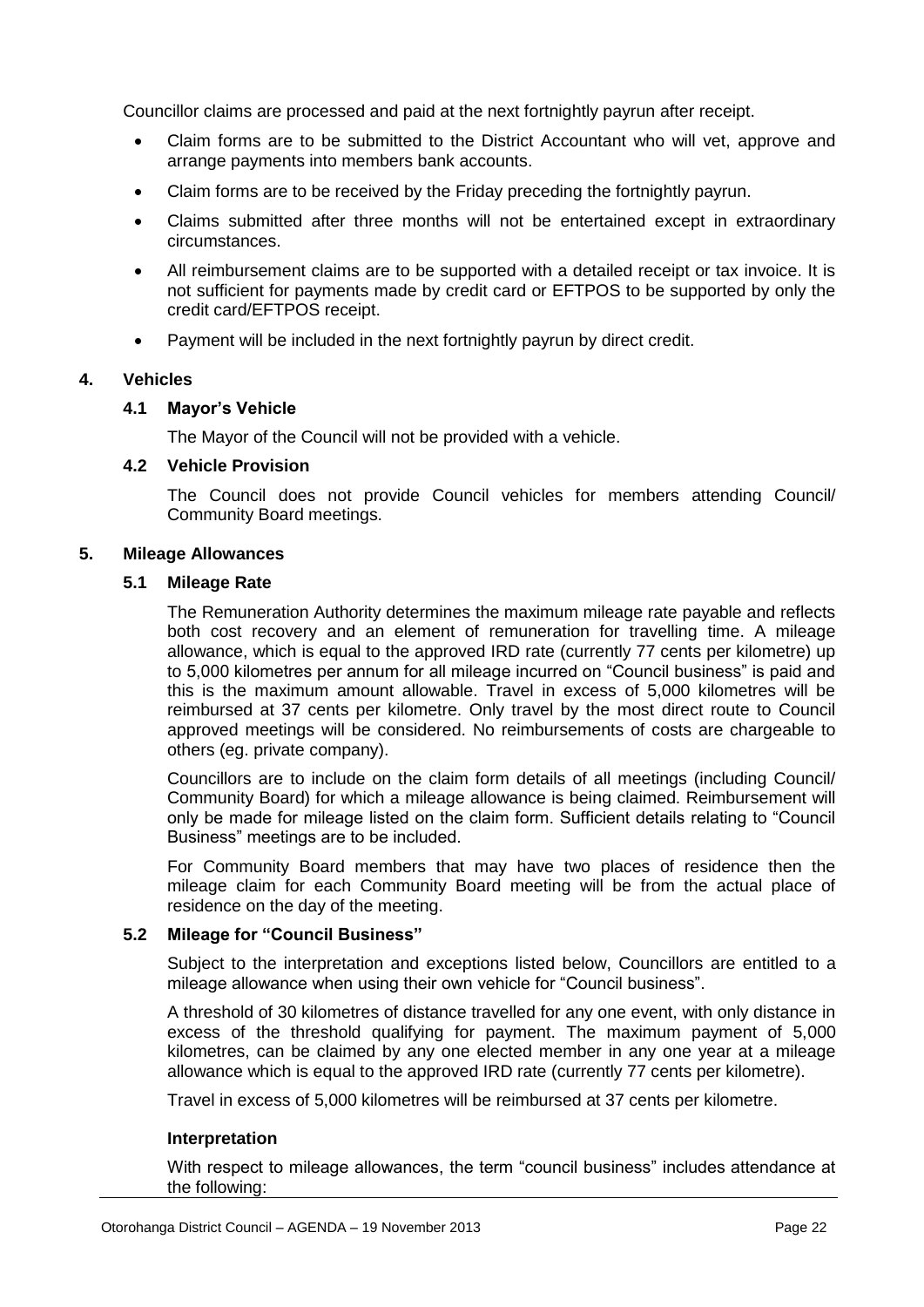- Official meetings of the Council and Community Board meetings.
- Council/ Committee workshops/ briefings
- Statutory hearings (excluding Hearings relating to the Resource Management Act (RMA))
- An external event or meeting where there has been:
	- a resolution of Council: or
	- authorisation by the Mayor
- Formal meetings/ visits within the Councillor's constituency (details to be provided).
- Seminars and training courses where the Councillor's attendance has been authorised.
- Formal meetings with Mayors, territorial authority committee Chairs or elected members.
- Official Councillor briefings by Council staff.

At no time does "council business" include events where the primary focus is on social activities, political meetings or electioneering.

#### **Exceptions**

- If the Council is providing transport, and a Councillor chooses for personal reasons – to travel independently, they may not be entitled to a vehicle allowance.
- Where a Councillor chooses for personal reasons to travel by private motor vehicle to a conference or seminar outside of the Otorohanga District they will be entitled to reimbursement of the mileage travelled, up to the value of equivalent airfares.

#### **6. Travel and Accommodation**

#### **6.1 Taxis and Other Transport**

Other than for agreed conference/ meeting attendance, there may be occasions when a Councillor requires a taxi service. Actual costs associated with approved use, will be reimbursed upon production of an official receipt.

#### **6.2 Use of rental cars**

There may be occasions when rental cars are required for use by Councillors. Approval by the Chief Executive (including the company to be used) is required.

#### **6.3 Air Travel – Domestic**

Domestic air travel may be considered for conferences approved by Council, only where travel by air is the most economic way.

It is current practice that no one airline is favoured – the cheapest possible flight is booked to meet requirements.

Members requiring booking of approved air travel should arrange this with the Executive Assistant.

#### **6.4 Air Travel – International**

International air travel needs to be approved in advance by Council.

It is current practice that all international air travel will be economy class except where exceptional circumstances arise.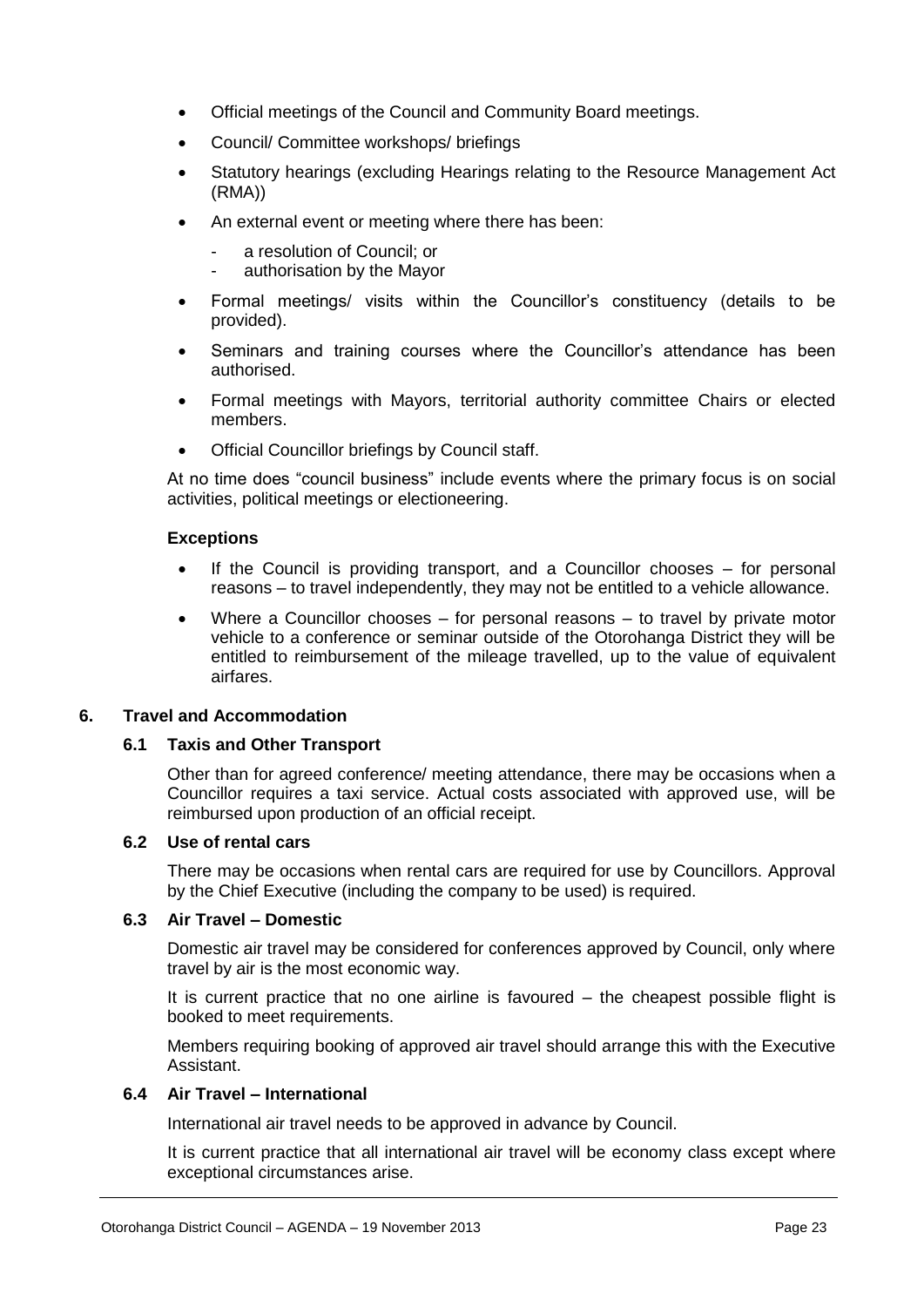It is also current practice that no one airline is favoured – the cheapest possible flight is booked to meet requirements.

Members requiring booking of approved international air travel should arrange this with the Executive Assistant.

#### **6.5 Airline Clubs/ Airpoints/ Airdollars**

Airpoints or Airdollars earned on travel, accommodation, etc, paid for by the Council are available for the private use of Councillors.

#### **6.6 Accommodation Costs**

Councillors attending any Council, Committee or Council Workshop meetings are entitled to any expense incurred in attending the meeting. Such expenses could include accommodation.

Actual and reasonable accommodation costs will be paid/ refunded (upon production of receipts) where appropriate. Such costs are appropriate when a member is required to travel long distances (in excess of 100 km one-way) to a meeting, or it is not practicable to return home on the same day, or in exceptional circumstances.

#### **6.7 Meals and Sustenance, Incidental Expenses**

It is policy to provide a lunch for members attending meetings when the meeting or meetings extend past the lunch period.

Members may claim fair and reasonable costs for meals when travelling on official business, with the production of receipts. See Section 3 for Council's process for payment of allowances and reimbursements.

There will be no reimbursement of meals provided by others.

Costs of telephone/ toll calls necessary while staying away from home may be refunded. It should be noted that some hotels add a surcharge to calls made through their system.

- Cost of one call home per night can be claimed
- Costs of calls in contacting constituents may be refunded provided the call is for the business of the Council.

#### **7. Communications and Technology**

#### **7.1 Equipment and Technology provided to Councillors**

Councillors will not be supplied with a PC or facsimile/printer.

#### **7.1.1 Home Telephone Rental Costs and Telephone Calls (including mobiles)**

#### **7.1.2 Mobile Telephones**

The Council will provide a mobile phone for the Mayor and cover all expenses associated with the use of that phone. The phone remains the property of the Council. The Mayor will not receive a mobile phone allowance

#### **7.1.3 Residential telephone connections**

The Council will reimburse the Mayor for the full cost of line rental for a listed phone.

#### **7.1.4 Reimbursement of landline call costs**

The Council will reimburse costs to the Mayor for toll calls incurred in the business of the Council upon provision of appropriate detailed accounts. All personal costs are a cost to be borne by the Mayor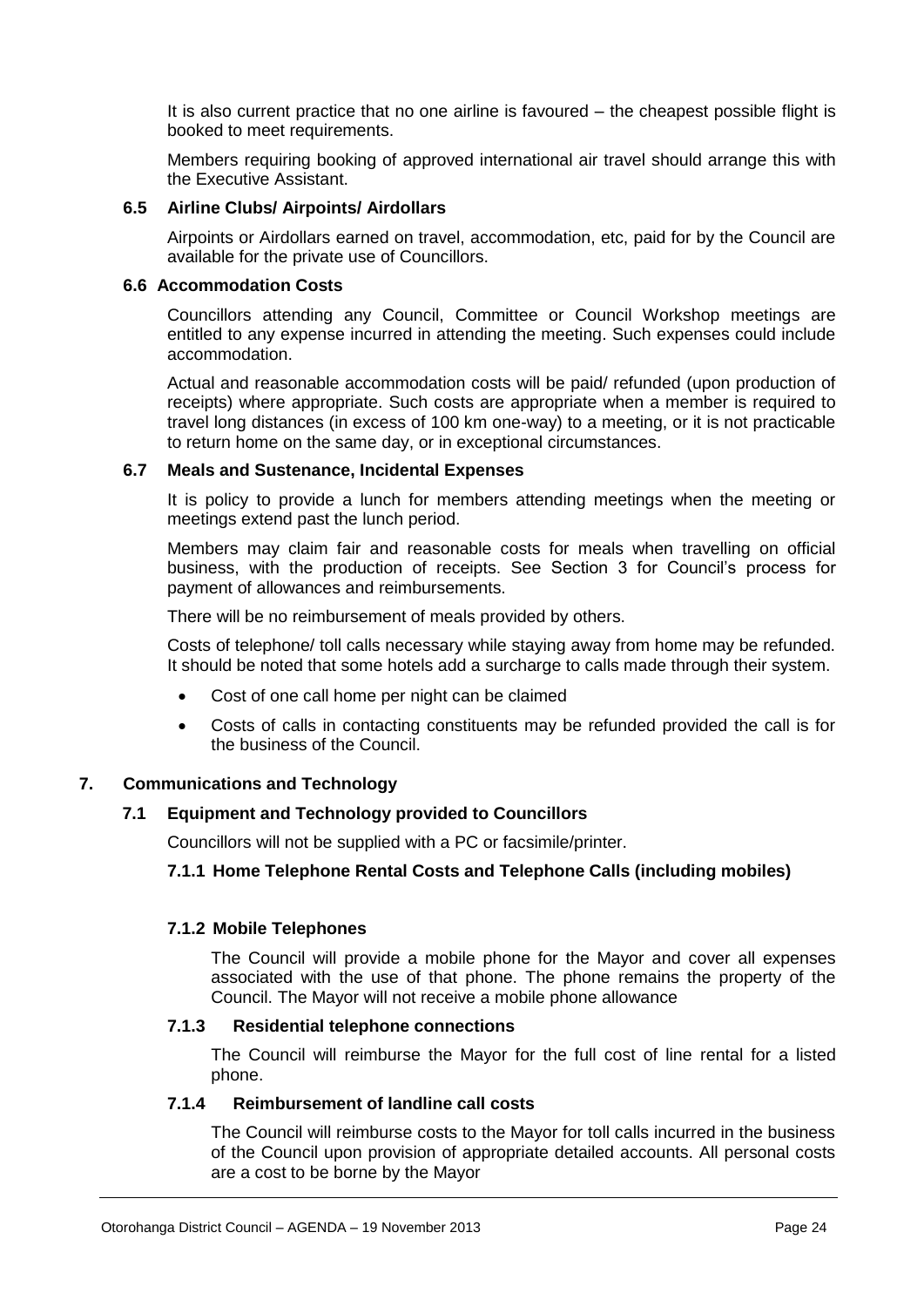The Council will not reimburse costs to other Councillors for landline outgoing toll calls.

#### **7.1.5 Reimbursement of communications and technology entitlements**

In order to minimise administrative costs, a single yearly payment of \$750 (GST inclusive), pro-rated as applicable, will be made to any Ward Councillor living in a remote location, where there is additional costs incurred. The payment will partly cover the costs of an internet connection, mobile phone allowance and residential line rental.

#### **8. Professional Development, Clubs and Associations**

#### **8.1 Conferences, Courses, Seminars etc**

An annual budget will be set aside for Councillor attendance at conferences/ courses/ seminars.

When considered appropriate for a Councillor to attend a conference/ course/ seminar at the cost of the Council, approval shall only be given for the purpose of acquiring knowledge, including new developments, or transacting business that is appropriate to that Councillor. Costs of attendance must be able to be met within the approved budgets.

Attendance will generally be authorised by resolution in a public session of Council, but may be authorised in writing by the Mayor.

Councillors who have been authorised to attend a conference, course, seminar etc will have attendance fees, travel, accommodation and meals paid for. Unless otherwise agreed by the Chief Executive, all travel and accommodation will be booked through the Executive Assistant.

The Council will not meet costs of partners/ spouses attending conference/ course/ seminars.

Councillors, after attendance at an approved conference/ course/ seminar should present a report to an appropriate meeting on relevant matters including course content, matters of interest to other members and staff and an assessment of the value of the attendance.

#### **LGNZ Conference**

Attendance at the LGNZ Conference will be considered and resolved by the Council.

The Council will meet the costs of registration, travel, meals and accommodation for Councillors.

#### **9. Other Expense Reimbursements & Allowances**

#### **9.1 Other Expenses**

Certain items have been confirmed as not refundable as follows:

- a. increased clothing standard because of attendance at Council and other meetings;
- b. constituent expenses
- c. lost time or the additional payments incurred in having normal work undertaken by someone else;
- d. childcare
- e. personal subscriptions to magazines
- f. personal subscriptions to clubs and organisations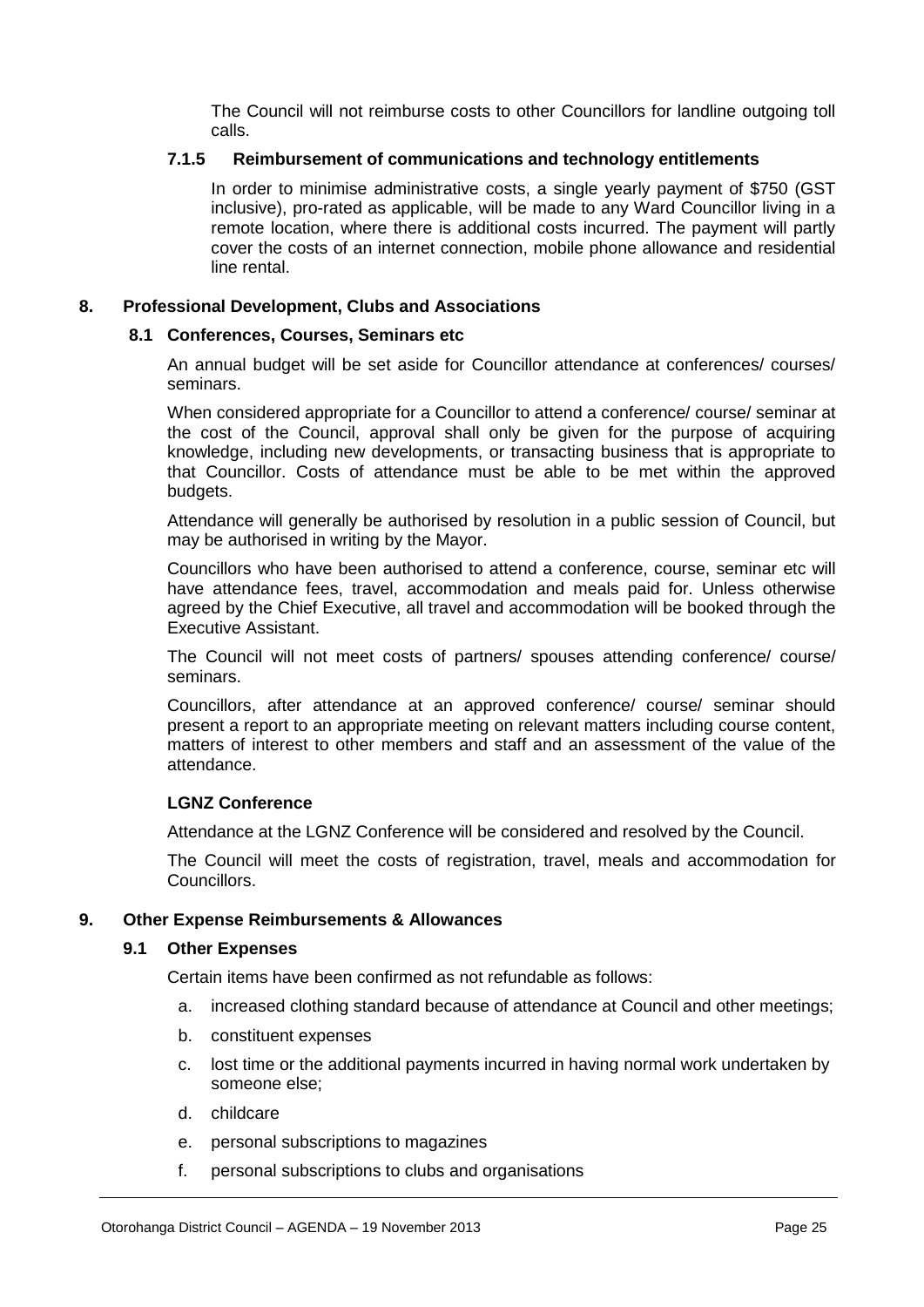- g. hospitality extended to constituents in private home on Council business and community contacts; and
- h. spouses costs in attending functions, eg. Clothing and hairdressing

#### **9.2 Salary Adjustments**

When a Community Board Chairperson has been granted extended leave of absence by Council, the Deputy Community Board Chairperson may, by approval of the Mayor or by resolution of Council, be paid the equivalent of the Chairperson's salary, for the appropriate period. In justifying any decision to increase the salary of the Deputy Community Board Chairperson under these circumstances, due consideration should be given to the length of leave of absence and the anticipated workload during that period.

The Community Board Chairperson, by virtue of being on leave of absence, will forfeit that proportion of salary.

#### **9.3 Taxation of Allowances**

Taxation on allowances shall be deducted at the prevailing taxation rates as determined by the Inland Revenue Department.

Otorohanga District Council shall furnish details of taxable payments made and deductions for every tax year, upon request.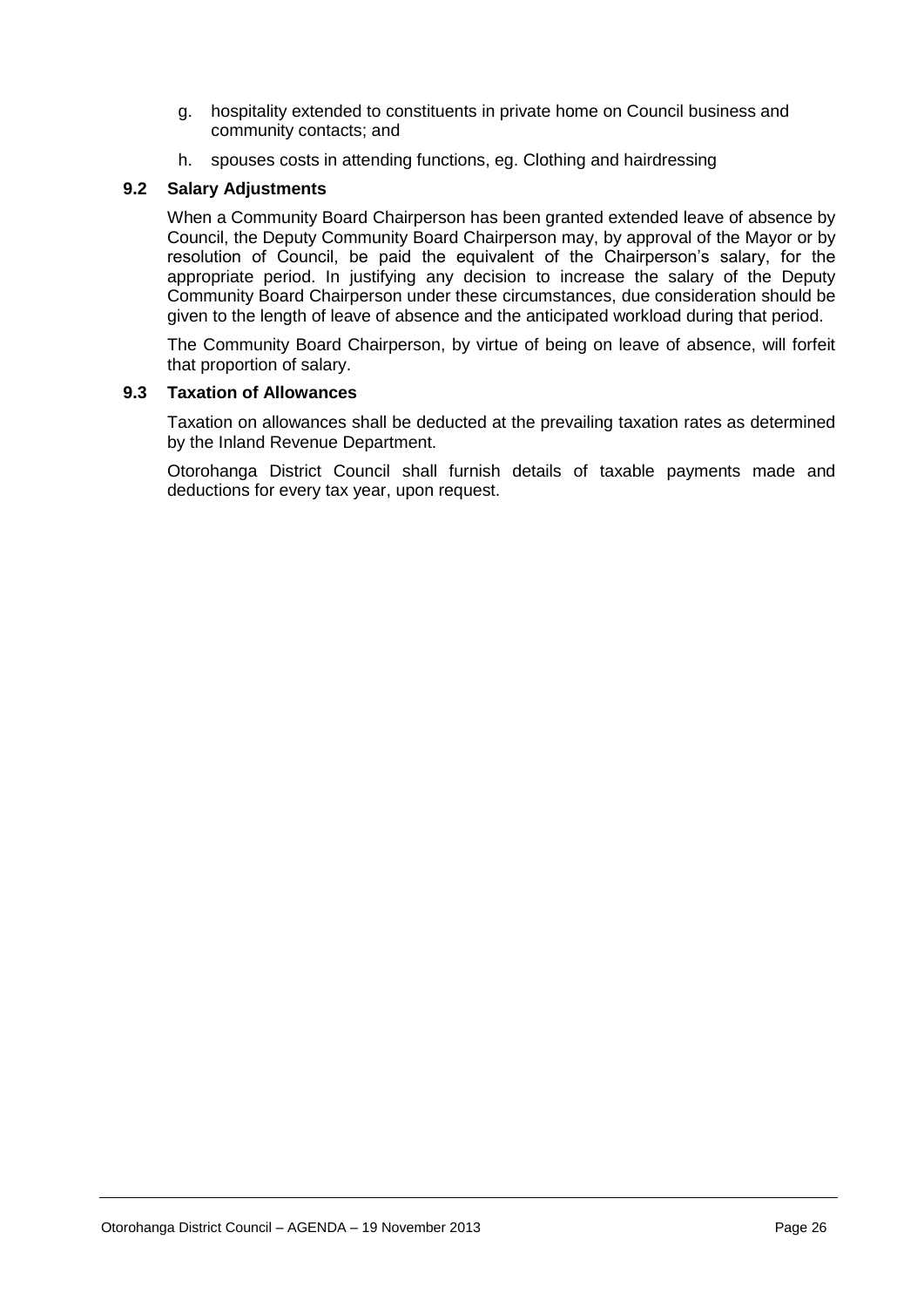| Item 20 | <b>DRAFT MANAGEMENT ACCOUNTS TO 30 SEPTEMBER 2013</b>                     |
|---------|---------------------------------------------------------------------------|
| To:     | His Worship the Mayor & Councillors<br><b>Otorohanga District Council</b> |
| From:   | <b>District Accountant</b>                                                |
| Date:   | 19 November 2013                                                          |

#### **Relevant Community Outcomes**

Ensure services and facilities meet the needs of the Community

#### **Executive Summary**

The Draft Management Accounts for the year ended 30 September 2013 are attached under separate cover.

#### **Staff Recommendation**

It is recommended that:

The Draft Management Accounts for the year ended 30 September 2013 be received.

#### **Brendan O'Callaghan DISTRICT ACCOUNTANT**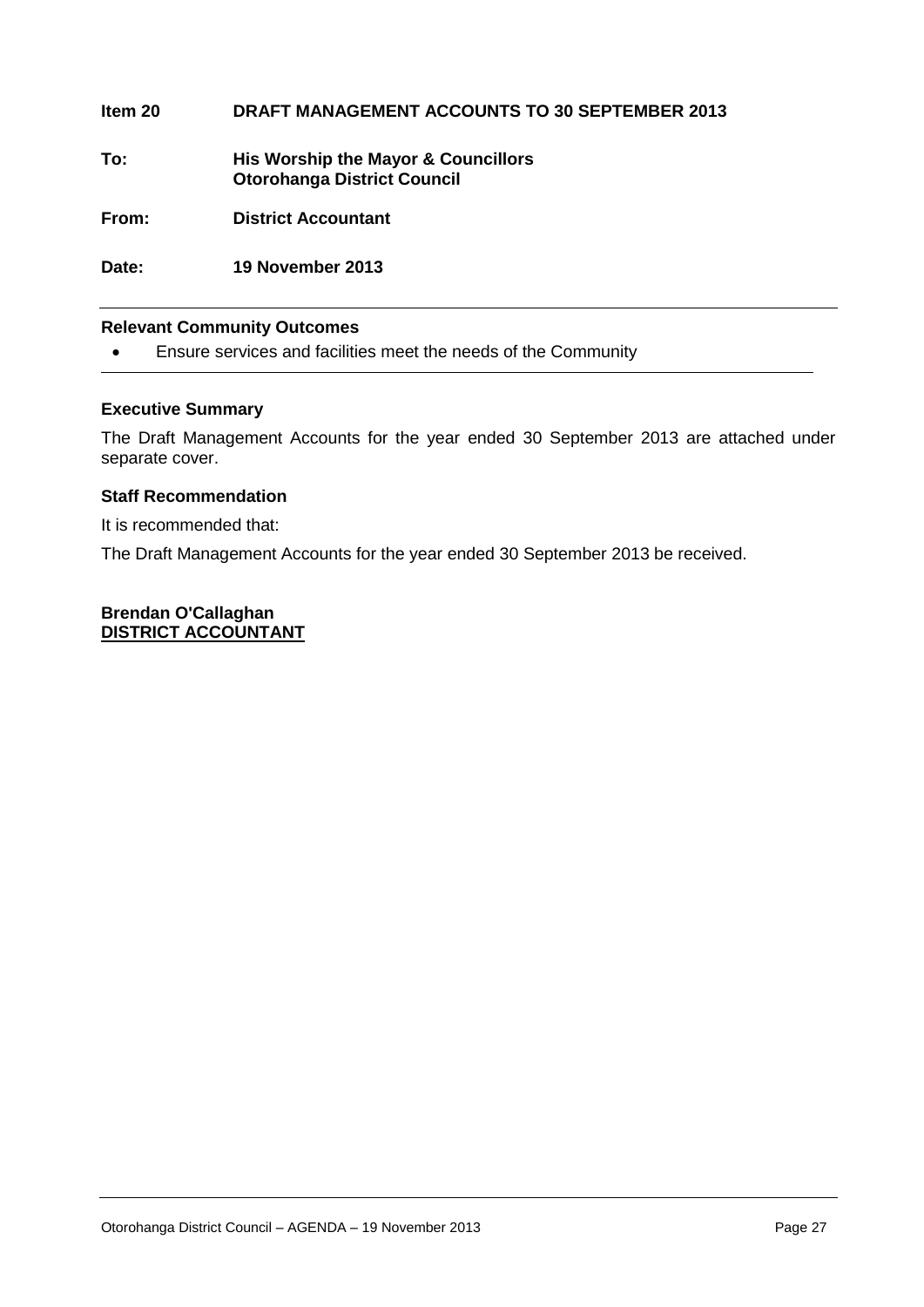#### **Item 21 CONFIRMATION OF LIQUOR CONTROL BYLAW**

**To: His Worship the Mayor & Councillors Otorohanga District Council**

**From: Environmental Services Manager**

**Date: 19 November 2013**

#### **Relevant Community Outcomes**

- The Otorohanga District is a safe place to live
- Ensure services and facilities meet the needs of the Community

#### **Executive Summary**

A further proposal to amend Council's Liquor Control Bylaw 2007 was notified for public submissions on 11 October 2013 with the period for submissions closing on 11 November 2013. Eight submissions have been received. There is one submission that opposes the proposal. That submitter has requested to be heard and will be invited to attend the Council meeting on 19 November 2013.

#### **Staff Recommendation**

It is recommended that:

The Confirmation of Liquor Control Bylaw report be received.

#### **Report Discussion**

At their meeting on 13 September 2013 Council was not able to support the adoption of a permanent 24/7 liquor ban in the Kawhia and Aotea communities.

Following this decision, a community meeting in Kawhia held at the request of the Kawhia Community Board discussed various options to extend the term of the liquor ban in a form that would be acceptable to a majority of the local community. The outcome of this meeting was that the Kawhia Community Board recommended to the next meeting of Council that the current Bylaw be extended so as to run from Christmas Eve until the day after Waitangi Day.

On the basis of this recommendation a Statement of Proposal outlining such changes to the bylaw was approved for public consultation. An amendment to a local bylaw such as this proposal is subject to the Special Consultative Procedure of the Local Government Act 2002.

At the close of the submission period on 11 November 2013, eight submissions had been received. Seven of the submissions supported the proposal. Copies of all the submissions are provided under separate cover.

When considering a change to a bylaw, Council must have regard to the general bylaw making provisions of s155 of the Local Government Act 2002 that requires the Council to:

*'determine whether a bylaw is the most appropriate way of addressing the perceived problem', and:*

*'if so, determine whether the proposed bylaw is the most appropriate form of bylaw, and whether it gives rise to any implications under the New Zealand Bill of Rights Act 1990'*

The process of amending this bylaw has generated a high degree of local interest and comment. While there has been wide and divergent comments and attitudes about the role of a prohibiting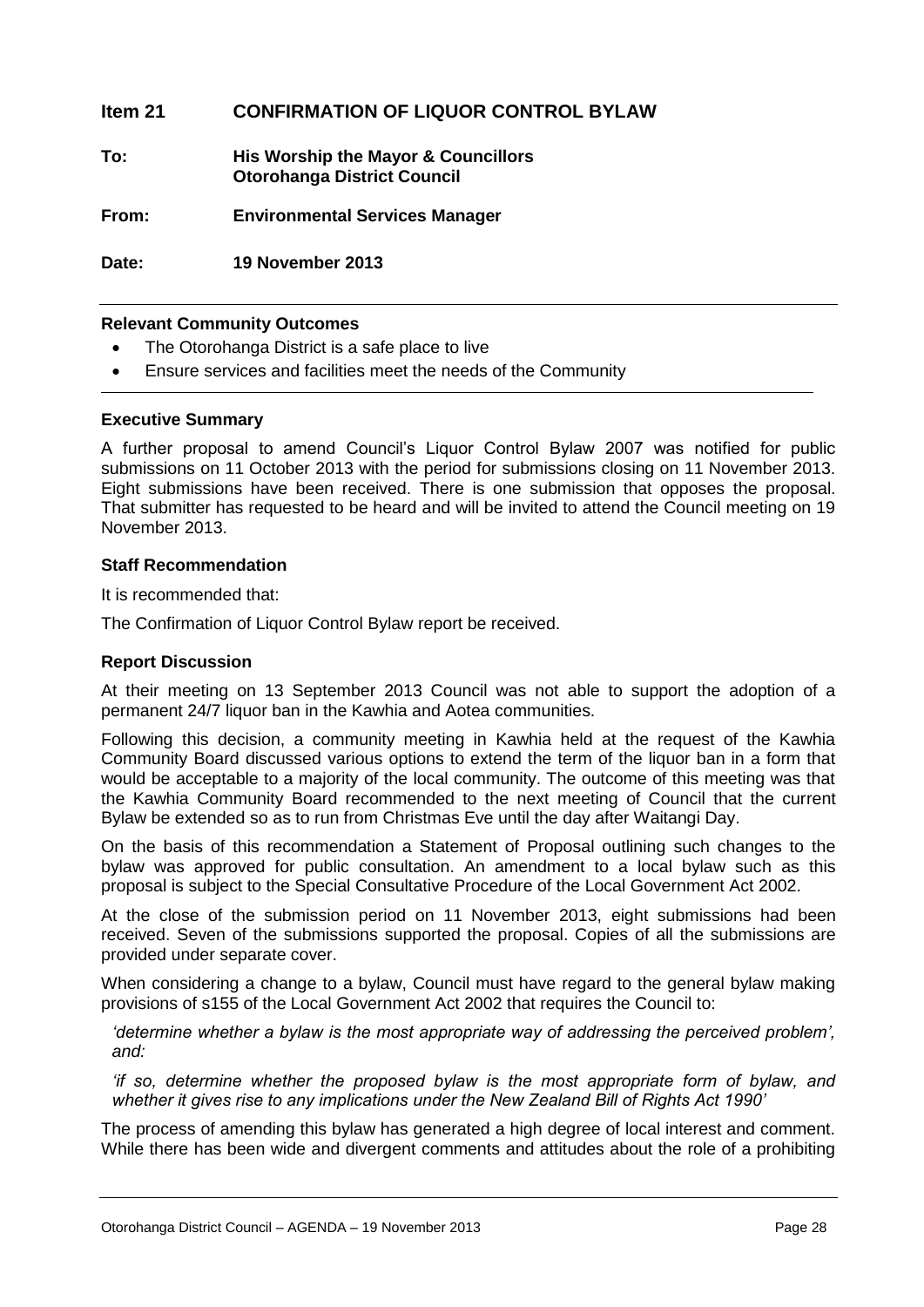bylaw, the exercise of proposing a change to the bylaw and the review of public submissions has created a greater understanding of liquor control issues in Kawhia and Aotea.

There now appears to be general acceptance that the security and public safety offered by extending the bylaw power until February outweighs concerns about loss of personal liberties.

**Andrew Loe Environmental Services Manager**

#### **Attachments**

c. Submissions – will be sent under separate cover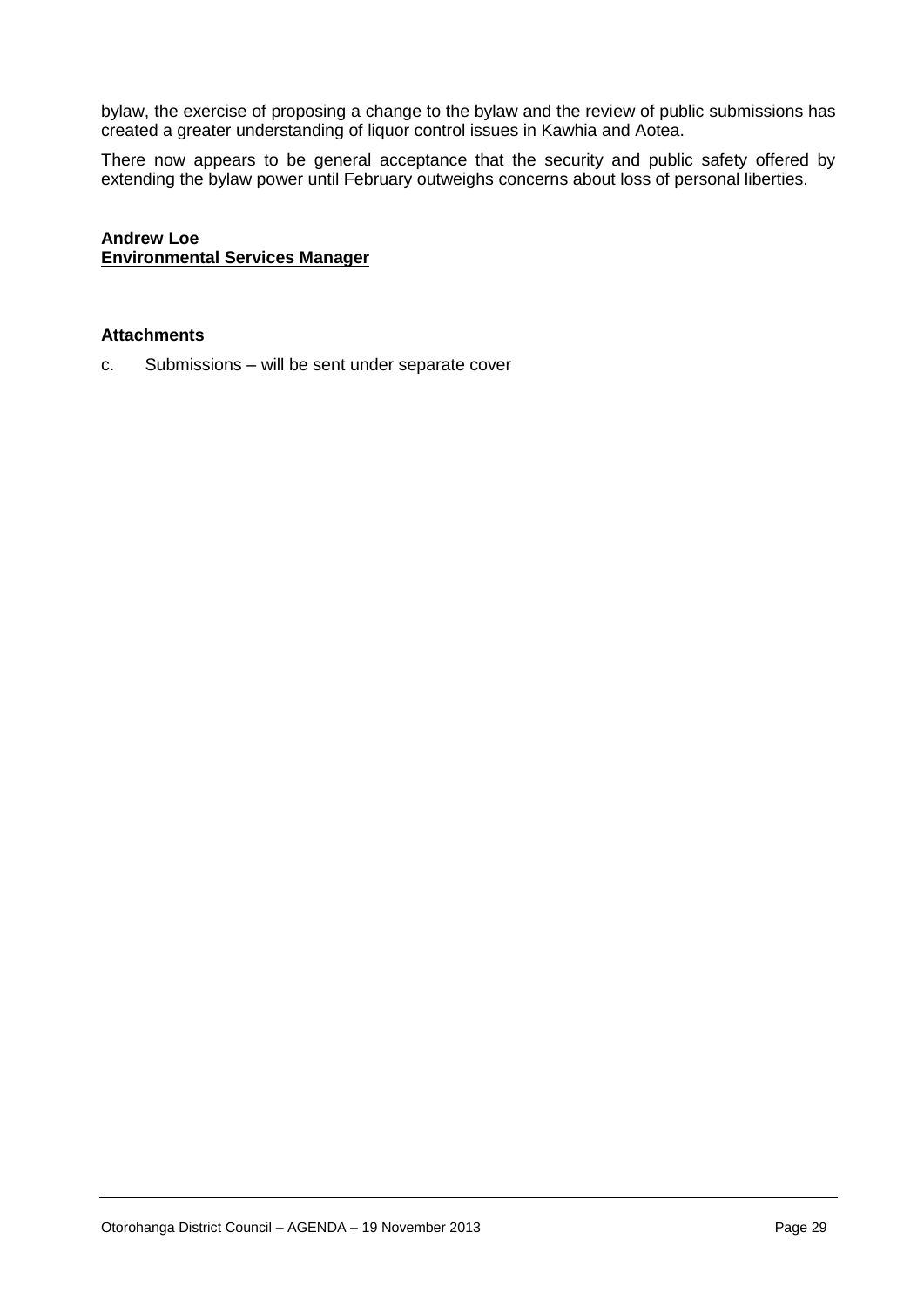| Item 22 | APPLICATION FOR TEMPORARY ROAD CLOSURE - CELEBRATION OF<br><b>150 YEARS OF KIWIRAIL</b> |
|---------|-----------------------------------------------------------------------------------------|
| To:     | <b>His Worship the Mayor and Councillors</b><br><b>Otorohanga District Council</b>      |
| From:   | <b>Engineering Support Officer</b>                                                      |
| Date:   | 19 November 2013                                                                        |

#### **Relevant Community Outcomes**

- The Otorohanga District is a safe place to live
- Ensure services and facilities meet the needs of the Community
- Foster an involved and engaged Community
- Recognise the importance of the Districts rural character

#### **Executive Summary**

An application has been received from the Otorohanga Community Board for the following road closure within the Otorohanga township for the purpose of holding a celebration of 150 years of KiwiRail and associated events.

#### **Staff Recommendation**

It is recommended that:

Approval be granted for the following road closure and associated events to be held in a section of Wahanui Crescent near and around the Railway Station:

| Purpose:            | Celebration of 150 years of KiwiRail                                                                          |
|---------------------|---------------------------------------------------------------------------------------------------------------|
| Date:               | Sunday, 1 December 2013                                                                                       |
| Details of Closure: | <b>WAHANUI CRESCENT</b> – from its intersection with Cowley Lane to its<br>intersection with Whittington Lane |
|                     | <b>BELL LANE</b> – entire length                                                                              |
| Period of Closure:  | 9.00am to 4.00pm                                                                                              |
| Detour:             | By way of Whittington Lane and Cowley Lane                                                                    |

With the following conditions imposed:

- 1. No objections are received from the NZ Police Department, or New Zealand Transport Authority.
- 2. During the proposed period of road closures, emergency services will be allowed through in the event of an emergency.
- 3. The Community Board is to pay for all advertising costs in appropriate newspapers. Public notice advertisements are to be published in the Waitomo News.
- 4. The Community Board is to notify the local information centre, bus and taxi operators, and affected businesses and residents of the closures.
- 5. Any damage to the road surface or roadside furniture shall be made good to the satisfaction of the Otorohanga District Council Roading Manager, at the cost of the applicant.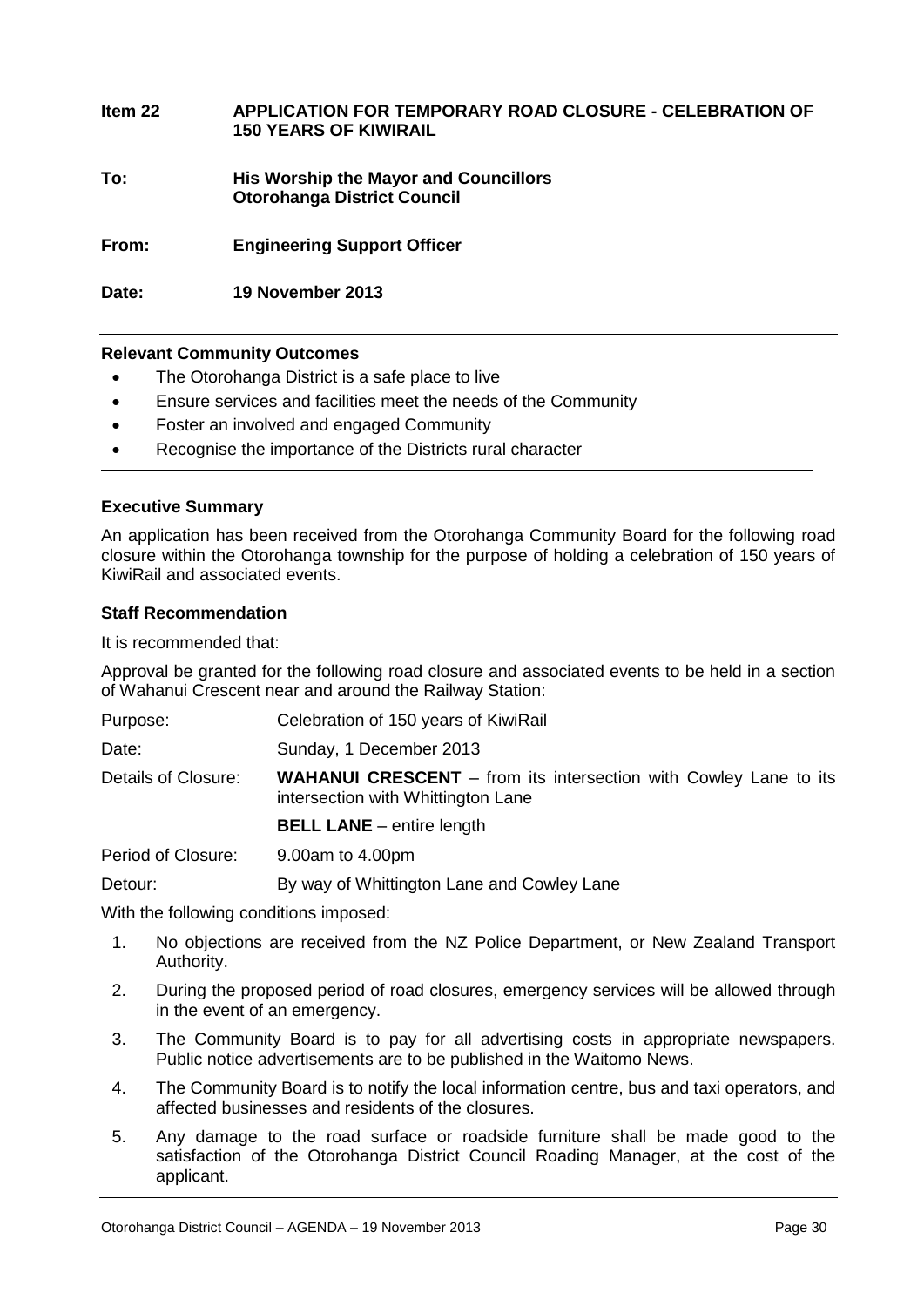6. All litter is to be removed from the road reserve prior to re-opening the road.

#### **Report Discussion**

Receipt of this application does not allow enough time to abide by the objection provisions contained in the Transport (Vehicular Traffic Road Closure) Regulations 1965 but Council can approve this road closure under the Tenth Schedule of the Local Government Act 1974.

Council has public liability insurance to a value of \$5m that will adequately indemnify Council against any damage to property or persons as a result of this event during the road closure period.

Council staff have agreed to provide a Traffic Management Plan and provide signage for this event. The organisers will be responsible for the management of both periods of road closure and will be solely responsible for adequate sign posting and policing of the roads to be closed to ensure that no vehicles have access to the closed portion of road, which includes arranging delivery, erection and staffing of all barriers and detour signs, and the removal thereof after the closures.

#### **Robyn Hodges ENGINEERING SUPPORT OFFICER**